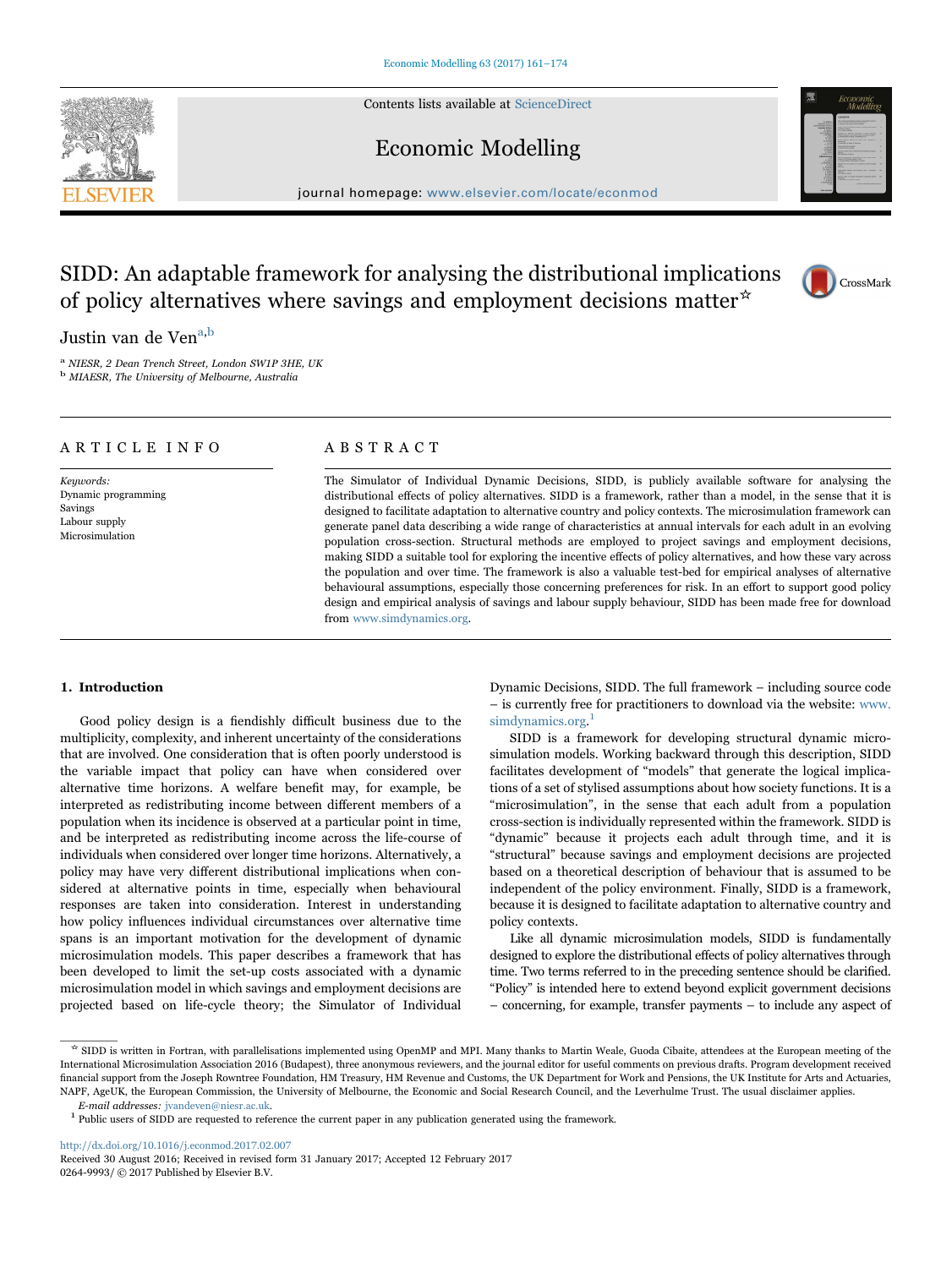the simulated environment. In context of SIDD, the policy environment encompasses a wide range of factors, including mortality rates, fertility rates, and risks of migration. Furthermore, "distributional effects" refer to variation of effects over any characteristic that can differ between simulated micro-units (adults). Commonly considered characteristics for distributional variation include income, wealth, age, birth year, relationship status, and the existence of dependent children. Whereas static microsimulation models are capable of exploring the distributional implications of policy alternatives at a point in time, the distinguishing feature of dynamic microsimulation models is that they can do the same through time. Intended uses of the framework are discussed at further length in [Section 2.](#page-1-0)

Dynamic microsimulation models suitable for analysing the distributional implications of public policy have been growing in number and sophistication since the ground-breaking work of [Orcutt \(1957\);](#page-13-0) see [Li](#page-13-1) [and O'Donoghue \(2013\)](#page-13-1) for a recent review citing 66 such models for 19 countries. Development of dynamic microsimulation models has benefitted from the increasing availability of detailed microdata, improvements in analytical methods, the advent of generic software packages (e.g. GENESIS, [Edwards, 2010](#page-13-2); LIAM, [O'Donoghue et al., 2009](#page-13-3); JAS-mine, [Richiardi and Richardson, 2016](#page-13-4)), and a steady rise in computing power. Nevertheless, constructing this type of model remains both technically and computationally challenging, and current implementations consequently all impose non-trivial stylisations of one form or another.

One of the most important stylisations commonly adopted in the dynamic microsimulation literature concerns the projection of microunit behaviour. The importance of reflecting agent decision making increases with behavioural sensitivity to variation of interest (e.g. policy counterfactuals), and with the bearing that behaviour has on projected characteristics of interest (e.g. government budgets). Such considerations are exaggerated as the projected time-horizon is lengthened, due to feedback effects of behaviour on individual circumstances, and are therefore particularly relevant for dynamic microsimulation models that project circumstances well beyond a short (five year) time horizon. Nevertheless, fewer than one third of the models surveyed by [Li and O'Donoghue \(2013\)](#page-13-1) are identified as using "behavioural equations" to project decisions through time.<sup>2</sup> Furthermore, even where behavioural variation is projected through time, it is common for these projections to either focus exclusively on employment, or use reduced form equations that are ill-suited to respond to evolving incentives; this is the case, for example, for all three of the dynamic microsimulation models for the UK cited by [Li](#page-13-1) [and O'Donoghue \(2013\)](#page-13-1) that include behavioural projections (PenSim2, SAGE, and a model produced at the IFS described in [Brewer et al., 2007](#page-13-5))[.3](#page-1-2)

Current best practice economic analysis uses the life-cycle framework to project behavioural responses to altered savings incentives. The approach assumes that savings and employment decisions are made as though to maximise expected lifetime utility. It provides an internally coherent basis for considering behavioural responses to policy alternatives, by assuming that the analytical description for utility is structurally independent of the policy context. Although some formulations of the life-

cycle model imply analytically convenient closed forms (e.g. [Pylkkänen,](#page-13-6) [2002\)](#page-13-6), most academic attention focusses on specifications that are better adapted to capture the influence of uncertainty on decisions (e.g. [Browning and Lusardi, 1996](#page-13-7)), and which require numerical Dynamic Programming (DP) methods to solve. DP methods are, however, computationally demanding (e.g. [Rust, 2008\)](#page-13-8) to an extent that necessitates use of bespoke software routines to reflect anything approaching a realistic policy context on prevailing computing technology. Existing generic software packages – including Matlab, GENESIS, LIAM, and JAS-mine – either do not currently include such routines, or impose a computational overhead that makes use of DP methods impractical.<sup>4</sup> [As a result, the](#page-1-3) field of study has been limited almost exclusively to dedicated academic researchers. Furthermore, the associated literature omits much of the diversity of individual specific characteristics that is a conspicuous feature of the microsimulation literature more generally, or has abstracted from empirical identification to focus on the implications of theory (as is prevalent in the Agent Based literature; see, e.g. [Richiardi, 2014,](#page-13-9) and [Tran, 2016](#page-13-10), for an example from the contemporary literature). SIDD is designed to fill this gap.

The SIDD framework has been made available to facilitate implementation of a structural dynamic microsimulation model that uses DP methods to project individual employment, savings and investment decisions for a new country or policy context, without the need to engage in complex programming. The ultimate objective is to allow the analyst to focus on identifying appropriate model parameters for reflecting a given economic context, which is itself a non-trivial task. To the best of our knowledge, SIDD is the closest that a dynamic programming framework currently comes to approximating the richness of individual circumstances that is accommodated in the wider dynamic microsimulation literature. Much of the heterogeneity that is commonly suppressed in focussed academic studies is important to policy makers, motivating inclusion in the framework. Furthermore, we are unaware of any other DP framework that is adapted to project the evolving population cross-section forward through time, which is necessary to consider a wide range of distributional implications of policy, including those concerning (relative) poverty, inequality, and the government budget. SIDD is also unique to the DP literature in that it is designed to project individual circumstances both forward and backward through time, where backward projections are made necessary by the objective to describe the life-course of older individuals in a reference population cross-section.

[Section 2](#page-1-0) provides an over-view of the framework, and discusses intended uses in context of the wider microsimulation literature. [Sections](#page-4-0) [3 to 12](#page-4-0) describe each model characteristic in turn, and [Section 13](#page-12-0) concludes. In keeping with the objective of developing a model fit for use by non-specialists, this text avoids use of technical terminology and detail wherever possible; see [van de Ven \(2016a\)](#page-13-11) for more technical discussion.

#### <span id="page-1-0"></span>2. Framework overview and intended uses

#### <span id="page-1-4"></span>2.1. A brief overview

SIDD is designed to start from detailed micro-data describing the circumstances of a reference population cross-section, and to project data for each adult at annual intervals forward and backward through time. At the end of a simulation, the framework saves both the projected panel data for the simulated population, and a selected set of summary statistics for secondary analysis. Forward projections reflect the evolving population cross-section, so that the reference population is augmented to accommodate maturating children and international migratory flows.

<span id="page-1-1"></span> $^2$  This omission of an explicit allowance for behaviour response is also a stylisation that is commonly employed in the wider empirical literature; see for example [Kuang et al.](#page-13-12) (2011).

<span id="page-1-2"></span> $3$  All three of these models simulate employment transitions based on probabilities that vary over a range of characteristics, including demographics (e.g. age, sex, relationship status, dependent children), educational attainment, health status, and past work experience. SAGE and the IFS model summarise these probabilities in the form of logit regression equations, which can be derived from a trans-log utility function, and are sometimes therefore described as 'structural'. Nevertheless, these models are denoted 'reduced form' here, because none of them is designed to project labour responses to changes in transfer policy (the explanatory variables being exogenously defined). This means that the parameters of the logit regressions are likely to be functions of prevailing transfer policy. As a consequence, additional detail would be required to predict responses of employment probabilities to alternative policy environments.

<span id="page-1-3"></span><sup>4</sup> Initial development of SIDD made extensive use of pre-programmed routines provided in Matlab. However, use of Matlab was abandoned approximately seven years ago because associated computation times were found to be impractical.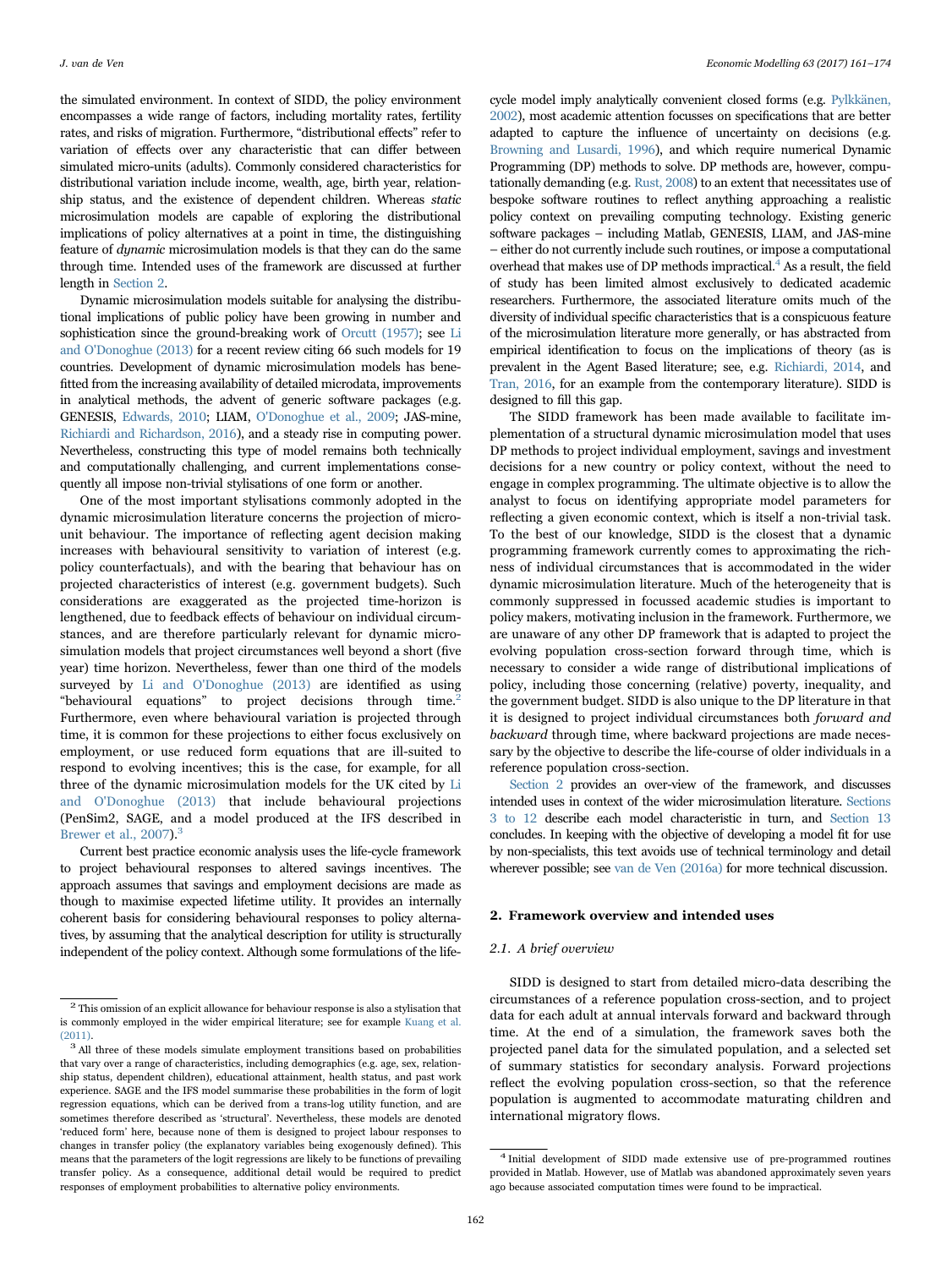The model unit is the family, defined as a single adult or partner couple and their dependent children (sometimes referred to as a 'benefit unit'). The framework can be used to consider endogenous decisions regarding consumption, labour supply of adults, and the portfolio allocation across a range of assets that include safe and risky liquid investments, personal pensions, and other tax advantaged savings accounts. The default assumption is that employment and savings decisions maximise expected lifetime utility. The set of characteristics that can be represented explicitly in the solution to the utility maximisation problem include: year of birth<sup>d,i</sup>, age<sup>d,i</sup>, relationship status<sup>i</sup>, number and age of dependent children<sup>i</sup>, student status<sup>*i*</sup>, education<sup>*i*</sup>, health status<sup>*i*</sup>, carer status<sup>*i*</sup>, migration status, potential full-time labour income, savings held in tax advantaged savings accounts, private pension eligibility, private pension wealth, timing of access to private pension wealth (retirement) $d$ , contributory state pensions<sup>d</sup>, family wealth not otherwise defined, and time of death<sup>i</sup>. Of the 17 characteristics listed here, four are assumed to evolve deterministically (indicated by a superscript 'd'), and all others may evolve with some uncertainty. Furthermore, nine of the characteristics are simulated independently from the utility maximisation problem (indicated by a superscript  $i'$ ), and all others may be influenced – either directly or indirectly – by utility maximising decisions.

[Fig. 1](#page-3-0) provides a diagrammatic overview of how SIDD projects individual circumstances for the evolving population cross-section forward through time. Starting at the top of the chart, the framework begins by loading in a reference data-set describing all simulated characteristics for each adult in a reference population cross-section. These data are combined with a full set of random draws that provide the detail required to reflect the effects of uncertainty throughout life for every potential adult in the simulation. These two sets of data are the raw material used to project an evolving population cross-section through time.

The framework is structured around three classes of individual specific characteristics. Preallocated characteristics can be projected entirely separately from the remainder of the framework. These include the timing of death (which depends only on age and birth year), education (which depends only on age and birth year), and health status (which depends upon age, birth year, and education). SIDD projects data for the full life-course for each of these three characteristics, for all adults in the reference population cross-section. The framework then steps through the simulated time horizon one year at a time to project all other simulated characteristics.

Utility independent characteristics are entirely un-related to any decision that is projected to maximise expected lifetime utility in the framework. While the preallocated characteristics are also independent of utility, the key feature distinguishing utility independent characteristics is that they must be projected one year at a time, and can therefore not be preallocated as described above. Utility independent characteristics must be simulated one year at a time due to the approach taken to simulate marriages in forward projections, which assumes that relationships are formed between adults within the simulated sample. This means that the full sample of adults marrying in each year needs to be identified, before each is sorted into a newly-wed couple. Relationship status is projected with reference to each adult's age, birth year, education status, health status, existing relationship status and dependent children. As both fertility and carer status depend upon marital status, these variables are included in the set of utility independent characteristics in addition to relationship status. All utility independent characteristics are projected one year into the future before the framework projects any utility dependent variables for the same year.

As indicated by [Fig. 1](#page-3-0), up to six decisions can be projected to maximise expected lifetime utility. This is achieved via numerical routines that are designed to obtain approximations to the set of decisions that maximise expected lifetime utility, given any feasible combination of adult specific characteristics (see [van de Ven, 2016a,](#page-13-11) [Sections 2 and 14](#page-1-0), for technical detail). After utility maximising decisions are projected, the utility dependent characteristics are

projected forward one year. Projections for utility dependent characteristics depend upon the individual specific characteristics and utility maximising decisions in the prevailing year, and the utility independent characteristics projected forward one year. Having projected all simulated characteristics forward one year, the framework generates international migratory flows, with reference to age, education, marital status, dependent children, disposable income, and past migrant status. This process is repeated for each succeeding year, until projections are obtained for the entire simulated time horizon.

Each of the characteristics referred to in [Fig. 1](#page-3-0) is discussed at further length in the sections that follow, where the sections are ordered to approximate the simulation process as outlined in the figure. Before discussing simulation specifics, however, this section sets out the intended fields of application for the framework and best-practice methods of use.

#### <span id="page-2-1"></span>2.2. Fields of application

SIDD is fundamentally designed to explore the distributional implications of public policy alternatives through time; see the review by [Li and O'Donoghue \(2013\)](#page-13-1) for detailed discussion of the uses of dynamic microsimulation models more generally. The central feature that distinguishes SIDD from comparable dynamic microsimulation models is the structural approach used to project savings and employment decisions. Otherwise similar dynamic microsimulation models adopt behavioural assumptions that avoid the need to accommodate dynamic programming methods. This is predominantly achieved in the contemporary literature by limiting structural consideration of behaviour to employment, either in the form of projected retirement decisions (e.g. SESIM, DYNAMITE, and SADNAP models), or labour supply more generally (e.g. LIAM, LIAM2, and NEDYMAS models).

There are two key costs associated with using DP methods to accommodate savings and employment decisions in a dynamic microsimulation model. First, there is the developmental cost of implementing the DP method. A rough approximation is that, starting from scratch, including DP methods for savings, investment and employment decisions is approximately twice as difficult again, as programming the routines that actually project individual circumstances through time (thereby increasing developmental time by a factor of three). SIDD has been made publicly available specifically to mitigate this first cost.

Secondly, there is the computational burden associated with solving a DP problem in a realistic policy context. An appreciation of the scale of this issue might be gained by noting that a standard simulation currently run using SIDD requires 220 million utility maximisation problems to be numerically solved, the results of which must be stored before the task of projecting individual specific circumstances through time can begin. High performance computing hardware – currently in the form of personal workstations or computing clusters – is required to make this computational burden feasible on prevailing technology. Even then, however, the scale of the computing problem limits the plausible range of individual specific characteristics that SIDD can accommodate. As a practical comparison, relative to a standard simulation using SIDD, the MIDAS model for Belgium (e.g. [Dekkers](#page-13-13) [et al., 2015](#page-13-13)) generates just under four times as many characteristics in at least one year for a total population that is almost 25 times the size, in approximately the same time, on computing resources that are just over one third as powerful.<sup>[5](#page-2-0)</sup>

SIDD is consequently well adapted to explore analytical contexts in

<span id="page-2-0"></span><sup>5</sup> Running a standard simulation of SIDD on a workstation with dual Intel Xeon E5- 2670 processes and 96GB of RAM takes 2.5 hours to project a population backward 69 years and forward 30 years from a reference cross-section, generating 80 characteristics in at least one year for each of 90,000 simulated adults. In contrast, a standard simulation using MIDAS completes in around the same time, but generates data describing approximately 300 characteristics in at least one year during a 60 year projected time horizon for 2.2 million individuals, using a computer with a single Intel i5-750 processor and 16GB of RAM.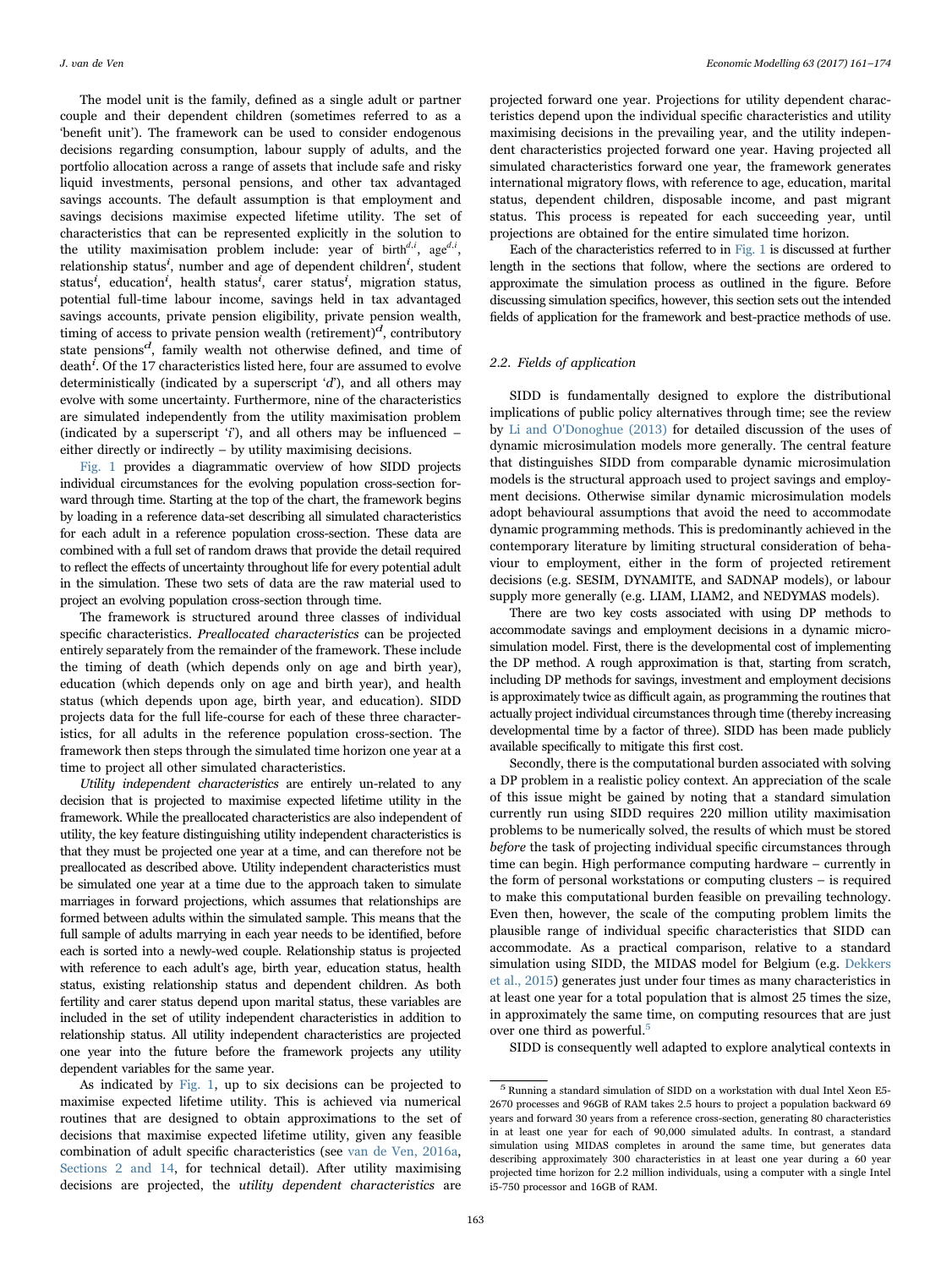<span id="page-3-0"></span>

Fig. 1. Flowchart overview of how the Simulator of Individual Dynamic Decisions (SIDD) projects a population cross-section forward through time.

which the costs associated with the DP computational burden are more than offset by the coincident benefits of the structural approach to simulating savings and employment decisions; in other contexts, preferable modelling approaches exist. Two broad fields satisfy this condition. The first is evaluation of policy where behavioural responses are considered important. This is likely to be true of any policy counterfactual that is explicitly designed to influence behaviour, in which case SIDD can help to both guide expectations concerning the scale of behavioural responses, and to improve understanding of the incentives embodied by policy alternatives (which can be opaque). Behavioural responses to policy also become increasingly important, the further into the future interest extends. This is because behaviour today (e.g. savings) influences circumstances in the future (e.g. wealth), which can have a pronounced impact on behaviour (e.g. timing of retirement) in the future.

SIDD is currently used for public policy analysis by HM Treasury to explore the long-term implications of policy alternatives. Similarly, the framework was the principal tool used by the Joseph Rowntree Foundation to quantify the long-term implications for poverty and the government budget of the policy alternatives proposed in it's recently released anti-poverty strategy; see [JRF \(2016\).](#page-13-14) Previous incarnations of the framework have also been used to explore a wide range of policy questions for the UK, with a particular focus on pensions; see e.g. [Armstrong and van de Ven \(2016\); van de Ven](#page-13-15) [\(2013\); Sefton and van de Ven \(2009\)](#page-13-15), and [Sefton et al. \(2008\).](#page-13-16) The last two of these papers, for example, explore design of old-age safety-net payments in the UK. These papers highlight the militating effects associated with reducing the rate at which welfare benefits are with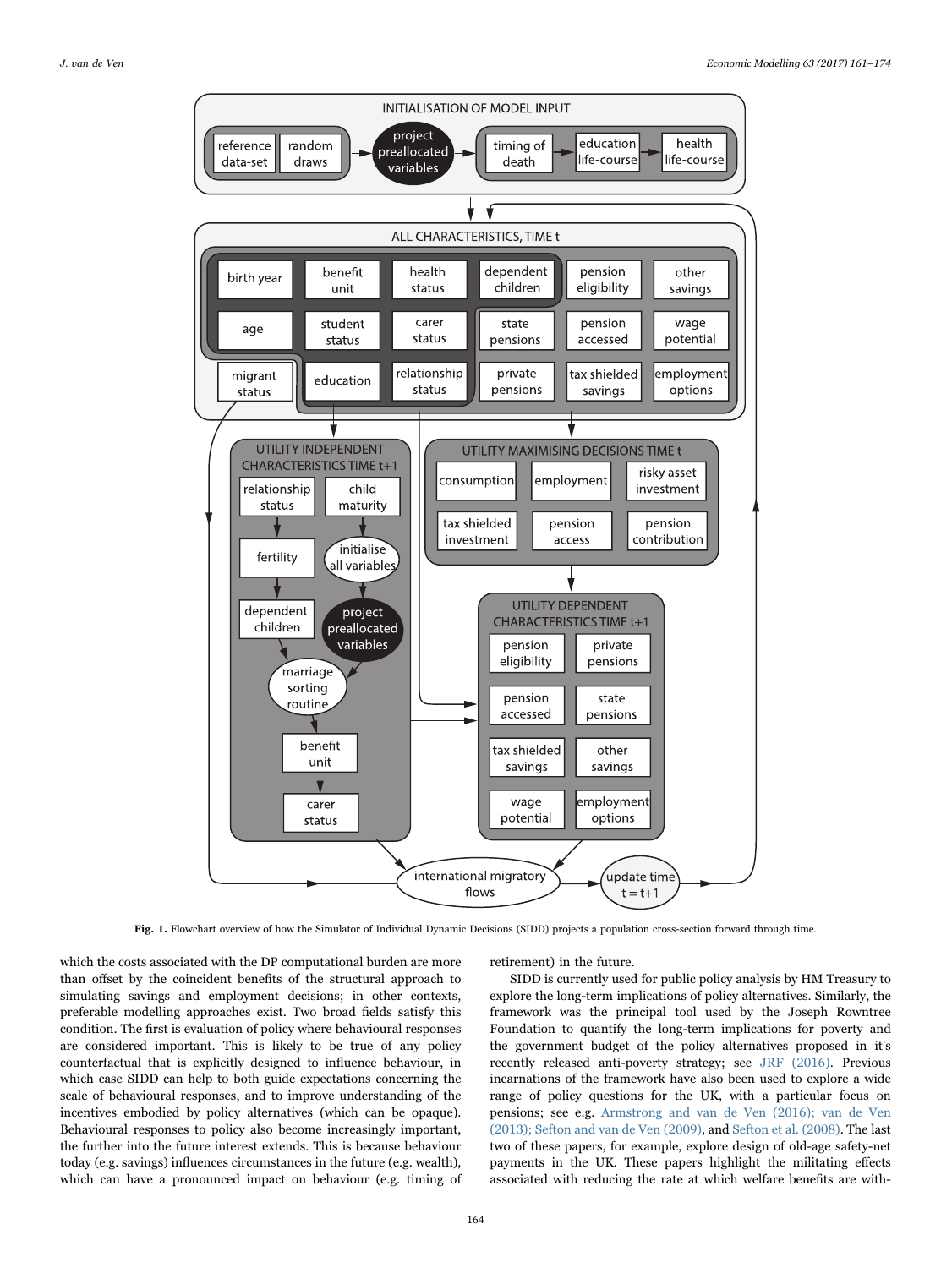drawn in respect of private income in retirement. As the rate of benefits withdrawal falls, price effects improve private incentives to save for retirement while income effects do the opposite. On balance, in a context where any adjustment in the overall cost of old-age welfare benefits is paid for by an adjustment in the general rate of income tax, the analysis reported in [Sefton and van de Ven \(2009\)](#page-13-17) and [Sefton et al.](#page-13-16) [\(2008\)](#page-13-16) suggests that a withdrawal rate approximately mid-way between the extremes of no benefits withdrawal (a citizen's pension), and a 100% withdrawal rate (a minimum income guarantee) is likely to be preferred.

The second principal field for which SIDD is well adapted is empirical exploration of alternative assumptions concerning the lifecycle hypothesis. In this case, the DP framework is a central focus of interest. There is a growing literature that uses DP models of saving to test alternative behavioural hypotheses within the life-cycle framework, following the seminal study by [Gourinchas and Parker \(2002\).](#page-13-18) SIDD is a useful framework for such work because it includes many of the characteristics that are likely to be important determinants of the two key decision margins of the domestic sector: consumption/savings, and labour/leisure. Furthermore, accommodation in SIDD of overlapping generations presents important technical advantages for exploring the empirical support for alternative savings assumptions; see [van de Ven](#page-13-19) [\(2016b\)](#page-13-19) for detailed discussion, and [van de Ven and Weale \(2010\)](#page-13-20) for a practical example of econometric analysis based on the framework. The second of these two studies explores the empirical support for (time inconsistent) quasi-hyperbolic discounting, which has been suggested as a useful approach for capturing the influence of myopia within a rational-agent context. [van de Ven and Weale \(2010\)](#page-13-20) presents weak econometric evidence in support of quasi-hyperbolic discounting, using differences in the liquidity of pension and non-pension savings for empirical identification.

# 2.3. Best-practice methods of analysis

#### 2.3.1. Parameterisation and data

Although SIDD mitigates developmental costs associated with establishing a structural dynamic microsimulation model, re-specifying the framework to reflect a new economic environment remains a nontrivial task. Depending upon the desired functionality, there may be thousands of parameters that require specification, and a number of features have been adopted in the framework to facilitate this effort.

All model parameters are accessible through Excel spreadsheets alongside associated descriptive notes. The format of many of these parameters is designed to reflect statistics that are commonly reported by statistical authorities. For example, although the framework does not currently distinguish adults by their gender, the framework is based on mortality rates that do vary by gender as this is a common distinction made in official life-tables. Furthermore, aspects of the transfer system that are likely to require re-programming to reflect an alternative economic context have been compartmentalised from the remainder of the model code to facilitate their adaptation.

The vast majority of the parameters upon which SIDD depends are similar to those of any other dynamic microsimulation model. These parameters generally describe observable phenomena, such as mortality rates, fertility rates, marriage and divorce rates, wage parameters, and so on. The methods required to identify these parameters generally depend upon the available data: some parameters may be directly obtained from previously published estimates; some will require estimation using standard econometric techniques; and some parameters may require innovative statistical manipulation to overcome limitations of the available data.

The preference parameters upon which the structural projection of behaviour depends are unobservable, and must therefore be identified indirectly. As discussed in [Section 2.2,](#page-2-1) a growing literature exists that uses econometric methods to estimate preference parameters for DP models of the type considered here. Such analysis is, however, very

computationally demanding, and it may consequently be preferable to identify these parameters via manual calibration.

The SIDD framework that is available for download from the internet is supplied with a parameterisation for the UK. A detailed description of how this parameterisation was obtained is provided in [van de Ven \(2016b\)](#page-13-19). Superseded versions of the framework have also been parameterised for Ireland [\(Callan et al., 2012](#page-13-21)) and Italy (European Commission Grant Number VS/2013/0208); see also [van](#page-13-22) [de Ven \(2011\)](#page-13-22) for empirical analysis of an earlier variant of the framework.

## 2.3.2. Policy analysis

The framework is best adapted to explore the effects of policy counterfactuals by taking differences between pairs of simulated projections, where the only variation between each simulation concerns the policy reform of interest. This approach provides a measure of how the policy reform would affect the population in a controlled context where all other features of the economy remained unaltered. From a policy maker's perspective, it focusses upon the influence of those features of the world that the policy maker can affect, ignoring features that are beyond their control. This is the approach taken in all of the examples of policy analysis previously conducted using SIDD, a sample of which is listed in [Section 2.2.](#page-2-1)

Focussing on the effects of policy counterfactuals mitigates limitations associated with use of the framework as a forecasting tool. The most important limitation in this regard is that measurement of the full set of uncertainties associated with any future projection generated by SIDD is currently impractical. To explain this important point, it is useful to distinguish between three types of uncertainty associated with any projection. There are the uncertainties that are explicitly represented within a model's structure; in SIDD this covers a wide set of characteristics including the evolution of labour opportunities, investment returns, relationship status, and death. There are uncertainties associated with model parameters; in SIDD there is a large number of parameters governing everything from the likelihood of marriage and divorce to the influence of age on housing costs. And there are 'other' uncertainties, which include anything not explicitly represented in a model; in SIDD, these range from shifts in policy concerning same-sex marriages, through to the outbreak of war with a previously close trading partner. The influence of the first of these types of uncertainty can usually be reflected by a model; see [Armstrong and van de Ven](#page-13-15) [\(2016\)](#page-13-15) for a recent example using SIDD. The second type of uncertainty, associated with model parameters, is often more difficult to measure, as it can require a great deal of data to evaluate in any rigorous way. The third type of uncertainty – often the most important – is beyond the modelling scope.

The remainder of the paper describes the methods used to simulate each individual specific characteristic in turn.

#### <span id="page-4-0"></span>3. Simulating health and mortality

As discussed in [Section 2.1,](#page-1-4) health and mortality projections are simulated independently from the remainder of the framework. Each individual is allocated a health status at the time that they enter the simulated population, either recorded as part of the base data-set for adults in the reference population cross-section, or randomly allocated as part of the initialisation of characteristics for children maturing into the simulated sample frame. Furthermore, the framework base data include for each simulated adult a set of age-specific random draws from a uniform [0, 1] distribution, which are referred to below as the 'health vector'. The framework can distinguish the health status of dependent children, the health status of each simulated adult, associated carer responsibilities, and each simulated adult's time of death. As projections for health push computing technology to the limits of what is currently feasible, the framework has been designed only to project health and carer states forward, and not backward through time.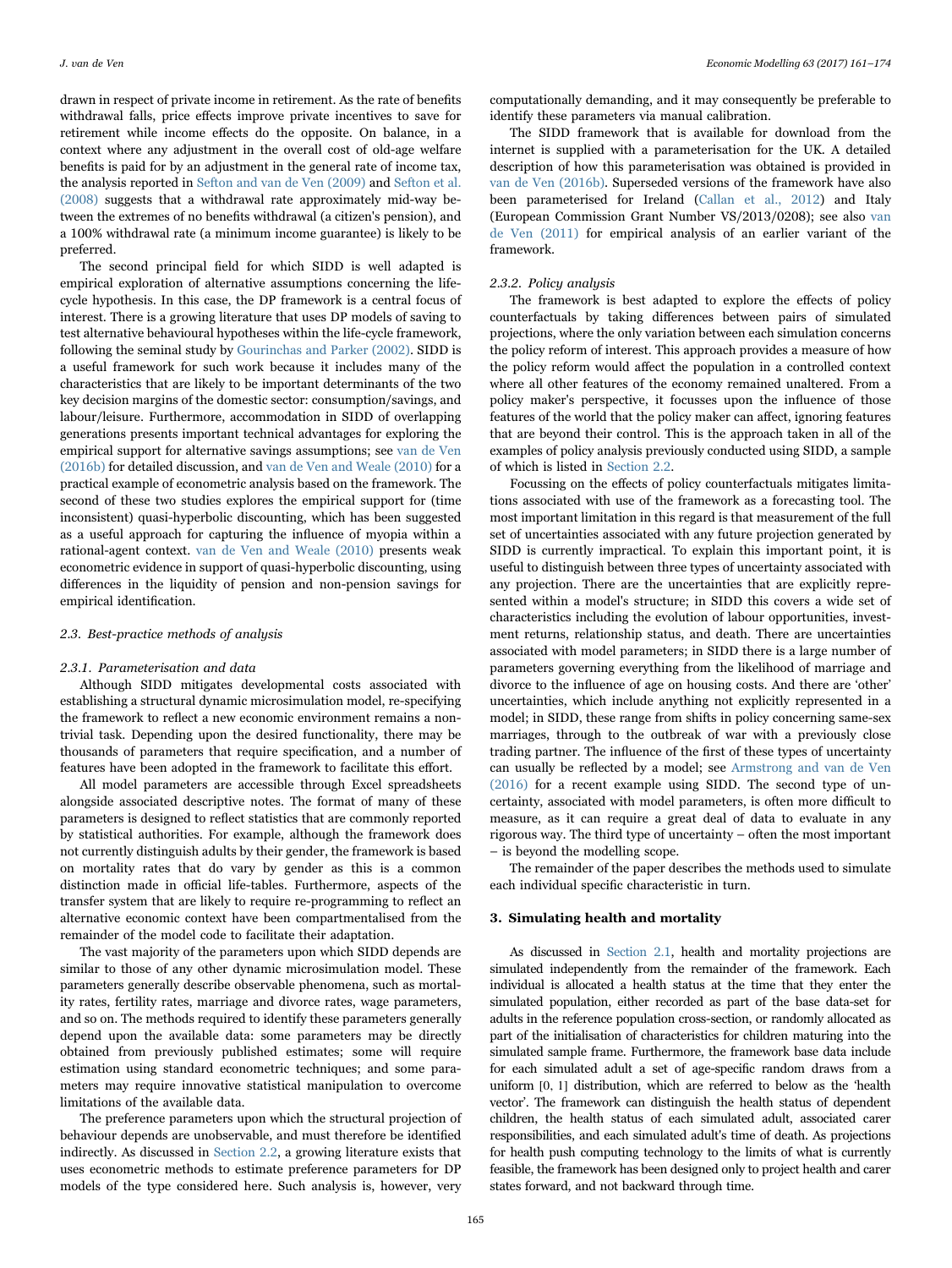#### <span id="page-5-6"></span>3.1. Mortality

The timing of death is the first characteristic that the framework simulates for each adult, in the set of 'preallocated variables' as displayed at the top of [Fig. 1](#page-3-0). The timing of mortality depends upon mortality rates that vary by age and simulation year, and which are commonly reported components of official life-tables. All adults in the reference cross-section are assumed to survive until at least the age at which they appear in the reference cross-section, with death possible in any subsequent year. Similarly maturing children are assumed to survive until their age of maturity. The age at death for each individual is evaluated by comparing the age specific elements of their health vector against the probability of death for an individual of the relevant age and year. If the element of the health vector is less than or equal in value to the respective probability, then the individual is assumed to die at the respective age.<sup>6</sup> [Otherwise, they survive into the succeeding](#page-5-0) year. The age at death is consequently the first age at which the health vector is less than or equal to their respective probability of death.

#### <span id="page-5-4"></span>3.2. Adult health status

Health status is the last of the three 'preallocated characteristics' that can be generated by the framework, and follows projection of mortality and education (discussed in [Section 4\).](#page-5-1) The framework is designed to distinguish between up to 10 discrete health conditions for each adult in each period projected forward through time. Behavioural solutions are structured around a health state described at the family level, *health*<sub>*i,a*</sub>. In the case of single adults, this health state defines the health condition of the relevant adult. In the case of couples, the health state defines the 'health combination' of the two spouses. Simulated health conditions evolve through time, based on exogenously defined transition probabilities that vary by each adult's prevailing health condition, education, age, and year.<sup>[7](#page-5-2)</sup>

The health state can influence families in a variety of ways. As noted above, the health condition of each adult can affect their likely health condition in the future. This feature is required to capture the persistence that is associated with many health conditions, which may have an important bearing on the life-course. The health condition of one adult in a couple can affect the carer responsibilities of their spouse (discussed in [Section 5.5\)](#page-7-0). The health state can also be defined to limit the discrete set of labour alternatives available to each adult, the probabilities of receiving a low wage offer and wages earned ([Section 7\)](#page-8-0), welfare benefits ([Section 8](#page-8-1)), the likely evolution of relationship status in prospective years ([Section 5.1\)](#page-5-3), and non-discretionary costs,  $ndc^h$ . Family costs associated with adult health conditions can either be exogenously defined, or be set equal to the value of associated welfare benefits.

Care must be exercised when defining this aspect of the framework to ensure feasible computational times in context of prevailing technology. This can be done by limiting the number of discrete health states described by the framework. The framework is also designed to limit the computational problem by omitting health combinations associated with (near) zero probabilities, or those identified as of little interest by the analyst.

#### <span id="page-5-1"></span>4. Education

Education is the second of the three preallocated characteristics

generated for each adult by the framework (see [Section 2.1\)](#page-1-4). It is projected before health because health transition rates can vary by education status (as discussed in [Section 3.2](#page-5-4)). The highest qualification held in all simulated years,  $ed_{i,q}$ , is allocated for each adult immediately after identifying the timing of death, and depends only upon age and education status in the reference data set, or birth year for children maturing into the simulated sample. It is possible to distinguish between up to five education states, one of which is reserved to reflect tertiary education, and the other four to reflect alternative levels of pretertiary education. The pre-tertiary education states can differ from one another in relation to the assumed probabilities of receiving a low wage offer and assumed wage premia (described in [Section 7](#page-8-0)). In addition, individuals with tertiary education can be distinguished from nontertiary educated in relation to the transition probabilities governing marriage and divorce ([Section 5](#page-5-5)), and age specific evolution of latent wages (h in [Section 7\)](#page-8-0).

Individuals who do not enter the simulated population with tertiary education may be identified as tertiary students, *studi*,*a*. Any individual who first appears as a tertiary student is assumed to leave tertiary education at an exogenously defined age (assuming that they survive), at which time they may transition to tertiary educated, depending on a stochastic process that represents whether they pass their final exams. At the time an individual leaves tertiary education, they receive a new random draw for their wage potential from a log-normal distribution, where the terms of the distribution differ for graduates and nongraduates. This approach for students is inverted in the projections backward through time. All processes that govern transitions between alternative education states when projecting a population through time are assumed to be fully consistent with the associated expectations adopted to solve the lifetime decision problem.

#### <span id="page-5-5"></span>5. Relationship status, dependent children, and carers

As outlined in [Section 2.1,](#page-1-4) after the framework finishes projecting the preallocated characteristics described above (mortality, education, and health) for all adults in the reference population cross-section, it generates data for the entire population one year at a time. The first set of characteristics that it generates when considering any given year are those that are independent of utility maximising decisions, but cannot be preallocated: relationship status, fertility, identification of family units, and carer status. This section describes simulation of these four characteristics in turn.

#### <span id="page-5-3"></span>5.1. Relationship status

A 'relationship' is loosely defined in the framework as a cohabitating partnership, and may be parameterised to reflect alternative arrangements, including formal marriages and civil partnerships. In each period of a reference adult's life, their relationship status in the immediately succeeding period is uncertain, reflecting likelihoods of marriages, divorces, and widowhood. The transition probabilities that govern relationship transitions depend upon a reference adult's existing relationship status, age and birth year, the age and birth year of their spouse (if they have one), and may also vary with respect to their education status, health status, or the presence of dependent children. Probabilities of marriage and divorce are stored in a series of 'transition matrices', each cell of which refers to a discrete relationship/age/birth year combination; separate matrices are also stored that distinguish reference adults by education status, health status, and whether there are dependent children in the family. Similar transition matrices are used to model mortality (and widowhood), as described in [Section 3.](#page-4-0)

When solving the lifetime decision problem, individuals are assumed to anticipate the probabilities of relationship formation, divorce, and death that govern relationship transitions. The decision problem is simplified by assuming that each individual expects to marry – if they marry – an identical clone of themselves. This

<span id="page-5-0"></span><sup>6</sup> Note that the health vector used to project mortality is the same as is used to evaluate the evolving health state, which serves to economise on the data that need to be recorded to permit replication of a simulation. Each element of the health vector is adjusted after it is referenced for identifying mortality to ensure that an independent random uniform number exists for projecting health state.  $7$  See [van Sonsbeek and Alblas \(2012\)](#page-13-23) for a dynamic microsimulation model designed  $\,$ 

<span id="page-5-2"></span>specifically to explore disability related benefits.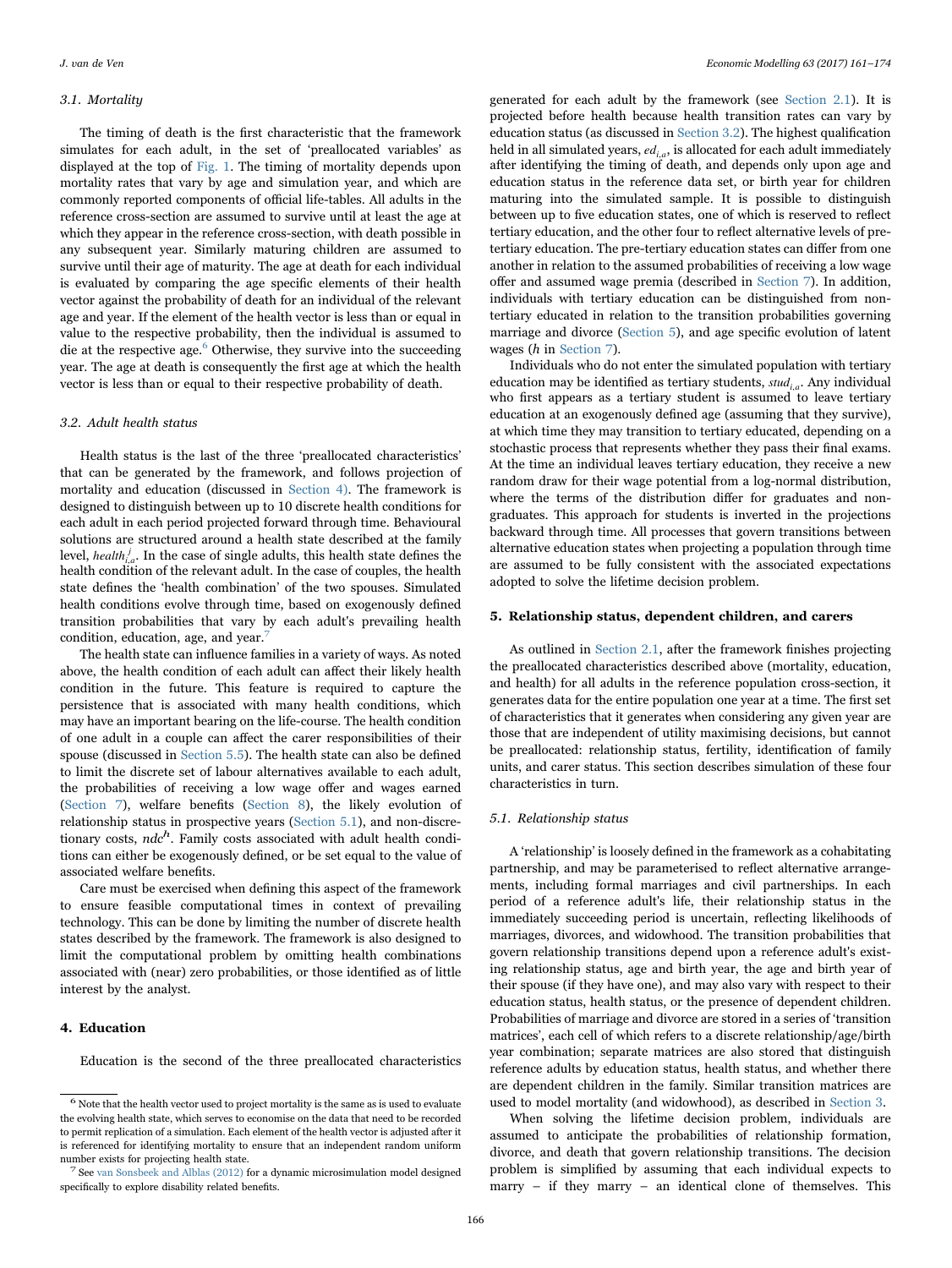assumption omits the uncertainty that would otherwise need to be accommodated concerning the characteristics of each potential spouse.

There are two principal approaches to projecting marital status in dynamic microsimulation models. The first assumes that the partners of newly married reference adults are drawn from outside the simulated population, and is used by SIDD for projections backward through time. In this case, the characteristics of spouses are simulated on the assumption that relationships form between identical clones, which has the advantage that it requires little additional data to be generated in respect of the spouse. The second approach adopts a 'closed model' specification that identifies married partners from within the simulated sample, and is used by SIDD to simulate the population forward through time. This difference in simulation approach between the forward and backward projections is motivated by the dual observations that a 'closed model' for relationships is both facilitated, and facilitates a model context that reflects the evolving population cross-section.

The cross-sectional data that are loaded into the framework to initialise the simulated population include the marital status of each represented adult. These data also include a personal reference number, and a family reference number. The same family reference number is recorded for each member of a cohabitating relationship. Matching of spouses in forward simulations is performed on a year-byyear basis. At the start of each simulated year, the pool of marrying adults is identified, and sorted into couples by minimising the sum of a score that allocates one point for each year difference between simulated individuals in age, and five points for any difference in education levels.

In backward simulations, the framework sets the reference adult of each family unit to the adult who is present in the reference crosssection (each of whom is identified in a separate family unit by assumption). In forward simulations, the use of a closed model approach for marriages requires selection of reference adults. In this case, the framework checks if one adult has accessed their pension wealth but the other has not (see [Section 11.3\)](#page-11-0), and if so, then the pension recipient is identified as the reference. Otherwise, the framework identifies the individual with the highest wage potential (see [Section 7\)](#page-8-0) as the family reference person.

At the time of a union in forward projections, jointly held assets are the sum of the assets held individually by each spouse. Widowhood in forward projections of the framework is based on the age of death simulated for each adult (described in [Section 3.1\)](#page-5-6). In backward projections, widowhood is identified randomly, based upon the mortality rates of the simulated adult (given the assumption of marriages between clones). In the event of widowhood, all assets and children of the family are assumed to reside with the surviving spouse. Divorce is simulated based on the transition probabilities applicable for the family reference person, in which case all assets and children are divided evenly between the respective spouses (to the nearest integer in the case of children).

#### <span id="page-6-1"></span>5.2. Birth and aging of children

The framework is designed to take explicit account of the number and age of dependent children of reference adults. The birth of dependent children is assumed to be uncertain in the framework, and is described by transition probabilities that vary by the age, birth year, relationship status, and previously born children of a reference adult. These transition probabilities are stored in a series of transition matrices, in common with the approach used to model relationship status (described above). Having been born into a family, children are assumed to remain dependants until an exogenously defined age of maturity. A child may, however, depart the modelled family prior to attaining maturity, if the reference adult experiences a relationship dissolution (to account for the influence of divorce).

paragraph can lead to a very significant increase in the computational burden of the lifetime decision problem. If, for example, a family was considered to be able to have children at any age between 20 and 45, with no more than one birth in any year, and no more than six dependent children at any one time, then this would add an additional 334,622 states to the decision problem (with a proportional increase in the associated computation time).<sup>8</sup> [In cases where children are not an](#page-6-0) issue of concern, the framework consequently allows associated uncertainty and heterogeneity to be suppressed. In this case, the number of dependent children in each family is described as a deterministic function of the age and relationship status of the reference adult. Where the number and age of dependent children are considered to be important, then the framework is made computationally feasible by limiting child birth to a fixed number of reference person ages. The framework may be directed, for example, to consider child birth only when the reference adult is aged 22, 26, or 33 years.

Capturing realistic family sizes in context of limited child birth ages will usually require that multiple births be allowed at each birth age. We might, for example, allow up to two children to be born at each of the three child birth ages referred to above, in which case the maximum number of children in a family at any one time would be limited to 6. In this example, the computation burden of the decision problem would be increased by a factor of 231, which is sufficiently constrained to make the solution to the decision problem feasible on contemporary computing technology.

Restricting the number of ages at which a child can be born in the framework raises a thorny problem regarding identification of the transition probabilities that are used to describe fertility risks. The framework calculates the required probabilities internally, based upon the assumed birth ages and fertility rates reported at annual intervals. This approach has been adopted both because statistical agencies tend to publish data at the annual age band level, and because it facilitates associated sensitivity analyses to be conducted around the number and precise birth ages assumed.

#### 5.2.1. Child disability

The health status of children, *health*<sup>c</sup><sub>i,a</sub>, distinguishes between two discrete alternatives that are designed to identify those with and without a persistent disability. In the case of children entering the population in the data for the reference cross-section, the crosssectional data include a disability identifier. In the case of children entering due to simulated child birth, child health status is allocated by comparing the first element of the child's health vector with an exogenous incidence rate on the assumption that up to one disabled child may enter each family at each 'birth age'. The health status of children is assumed to remain unchanged until they mature into adulthood. Furthermore, child disability status is assumed to influence health and education status upon maturity [\(Section 5.4\)](#page-7-1). It is consequently possible to use the framework to track the influence of disability throughout the life course, from birth through to death.

Child disability influences simulated welfare benefits (discussed in [Section 8](#page-8-1)), the carer responsibilities of parents (discussed in [Section](#page-7-0) [5.5\)](#page-7-0), and family costs,  $ndc^h$ . Family costs associated with child disability can either be exogenously defined, or be set equal to the value of associated welfare benefits.

#### 5.3. Projecting relationships and children into the past

As noted above, the framework assumes for backward projections that the spouses of reference adults enter and exit the simulated frame with their marriage. Backward projections of relationship status and fertility are complicated by the impact that relationship status is assumed to have on fertility, and the persistent effects that associated

Allowing for dependent children in the way set out in the preceding

<span id="page-6-0"></span><sup>8</sup> This assumes an age of maturity of 17.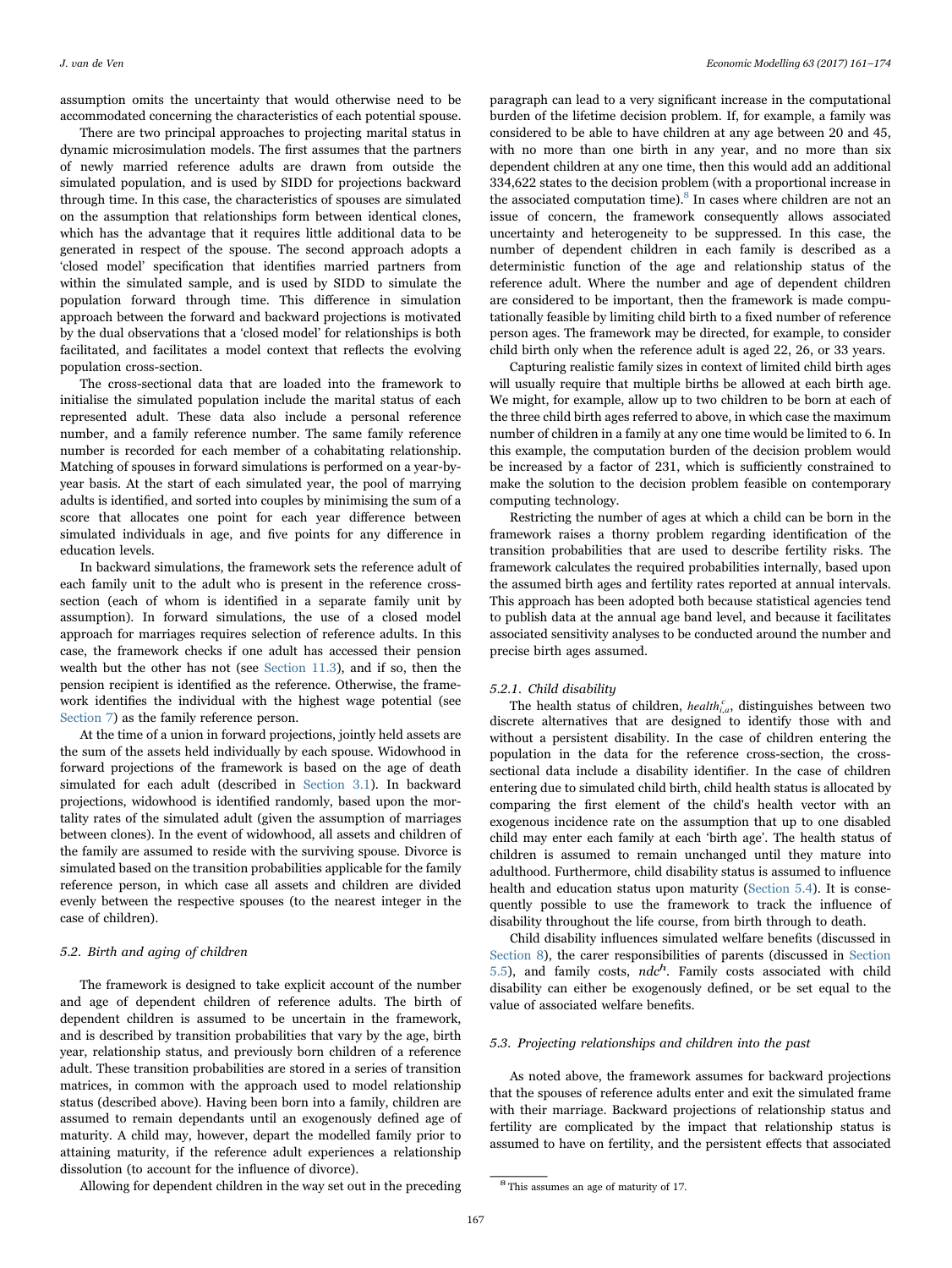changes have on the life-course. For example, the existence of a dependent child aged 10 years in a family unit reported in the reference data set has implications for the evolution of relationship status and the existence of siblings prior to the reference cross-section that are nontrivial to take into account. The framework uses a trial-and-error approach to address these complications, testing over alternative sets of random draws on the assumption that all individuals are single and childless at a defined minimum age (e.g. 16), until it a identifies a set that is consistent with each adult's relationship status and dependent children reported in the reference cross-section.

#### <span id="page-7-1"></span>5.4. Child maturity

When dependent children reach an assumed age of maturity they depart their parental family and enter one of their own. In the backward projections, dependent children of reference adults enter the simulation frame when they are aged 17, and depart again in the year prior to their birth, in a similar fashion to the treatment of spouses of reference adults over marital transitions. In forward projections, dependent children can be followed into adulthood. This feature is implemented to reflect the evolving population cross-section, and is governed by two key model boundaries. The first is the maximum population size that the framework is directed to take into account, and the second is the number of periods into the future that projections are made. The more restrictive of these two boundaries determines the time horizon over which the evolving population cross-section is projected, and the framework reports this as part of its standard onscreen output. The time horizon of the projected population crosssection in turn determines whether a dependent child will mature and be simulated as an adult by SIDD; any child who matures beyond this cross-sectional time-horizon is dropped from the simulated sample.

When a child first achieves their maturity, a series of characteristics must be generated to continue their projection into adulthood. Each maturing child is assigned a unique person identifier. Their age and birth year are carried over from their parental family, and their year of entry into the simulated sample is recorded. All maturing children are identified as non-graduates. Education status of maturing children is otherwise allocated randomly, based on transition probabilities that can vary by child disability status, year and the education status of the reference adult in the parental family. Health status (discussed in [Section 3](#page-4-0)) is randomly assigned, based on age and year specific transition rates. The health states to which maturing children are allocated can be limited in the case where a child is identified as disabled. All assets are set to zero for maturing children. This assumption is made because the framework does not account for child income, and unrequited transfers between families other than inheritances (see [Section 8\)](#page-8-1) are not included in the framework. Wage potential at age of maturity is based on a random draw from a lognormal distribution, the means and variances of which are age, year, and education specific.

The framework then proceeds to generate the complete life history of each maturing child for each of the three preallocated characteristics, as it does for each adult in the reference population cross-section (see [Fig. 1](#page-3-0), and [Sections 3 and 4\)](#page-4-0).

#### <span id="page-7-0"></span>5.5. Carers

A "carer state" is generated for each family in each simulated period, carer<sup>*i,a*</sup>, where carer families include one adult with carer responsibilities. The carer state evolves through time, based on exogenously defined transition probabilities that vary by the individual's prevailing carer state, the disability state of their spouse (see [Section 3.2\)](#page-5-4) and/or dependent children (see [Section 5.2](#page-6-1)), age, and year. Carers can be limited to families with at least one adult who is sufficiently healthy, as defined by a pre-defined value of the health state.

Carers can be distinguished from other adults in regards to the benefits that they are eligible for [\(Section 8\)](#page-8-1), their employment opportunities, and the time that they have available for leisure ([Section 7\)](#page-8-0).

#### <span id="page-7-5"></span>6. The preference relation

Having evaluated the utility independent characteristics described in [Section 5,](#page-5-5) the framework proceeds to project decisions that maximise expected lifetime utility (see middle pane of [Fig. 1](#page-3-0)). In this case, behaviour is modelled as though a single 'reference person' makes decisions on behalf of all members of each family. Identification of reference people is described in [Section 5.1.](#page-5-3)

The preference relation is a centrally important feature of the framework, and a wide range of alternative functional forms have been explored in the literature. The framework is consequently designed to facilitate experimentation of alternative assumptions, $9$  [and comes](#page-7-2) supplied with a nested CES utility function that is standard in the contemporary literature.

<span id="page-7-4"></span>Expected lifetime utility of reference adult  $i$ , with birth year  $b$ , at age a is described by the function:

$$
U_{i,a} = \frac{1}{1 - \gamma} \left\{ u \left( \frac{c_{i,a}}{\theta_{i,a}}, l_{i,a} \right)^{1 - \gamma} + \Delta_{i,a} + + E \left[ \beta_1 \sum_{j=a+1}^{A} \beta_0^{j-a} \left( \phi_{j-a,a}^b u \left( \frac{c_{i,j}}{\theta_{i,j}}, l_{i,j} \right)^{1 - \gamma} \right) + \left( 1 - \phi_{j-a,a}^b \right) \zeta_1 \zeta_0 + w_{i,j}^{+1 - \gamma} \right) \right\}
$$
(1)

$$
u\left(\frac{c_{i,a}}{\theta_{i,a}}, l_{i,a}\right) = \left(\left(\frac{c_{i,a}}{\theta_{i,a}}\right)^{(1-1/\varepsilon)} + \alpha^{1/\varepsilon}l_{i,a}^{(1-1/\varepsilon)}\right)^{\frac{1}{1-1/\varepsilon}}
$$
(2)

where  $\gamma > 0$  is the (constant) coefficient of relative risk aversion; E is the expectations operator; A is the maximum age of survival;  $\beta_0$  and  $\beta_1$ are discount factors;  $\phi_{j-a,a}^b$  is the probability of someone from birth year *b* living to age *j*, given survival to age *a*;  $c_{i,a} \in R^+$  is discretionary composite non-durable consumption of the family of individual  $i$  at age  $a; l_{i,q} \in [0, 1]$  is the proportion of family time spent in leisure;  $\theta_{i,q} \in \mathbb{R}^+$ is the family's equivalence scale;  $\Delta_{i,a}$  represents the influence of decision costs on utility; the parameters  $\zeta_0$  and  $\zeta_1$  reflect the "warmglow" model of bequests; and  $w_i^+ \in R^+$  is liquid net wealth when this is positive and zero otherwise.  $\varepsilon > 0$  is the elasticity of substitution between equivalised consumption  $(c_{i,a}/\theta_{i,a})$  and leisure  $(l_{i,a})$  within each year. The constant  $\alpha > 0$  is referred to as the utility price of leisure.

The labour supply decision is assumed to be made between discrete alternatives. No upper limit is imposed on the number of discrete alternatives, so that the labour decision can be made to approach a continuous margin.<sup>10</sup> [Where adults are explicit, then a separate labour](#page-7-3) supply decision is allowed for each adult. Where health is explicit, then labour supply options can be constrained to reflect work-limiting conditions and carer responsibilities. Furthermore, employment options can be restricted in response to the lack of a simulated job offer to reflect involuntary unemployment (the likelihood of which can vary by age, education, health, relationship status, and potential full-time wage rate). An age of mandatory retirement is also included in the model parameters to limit the scale of the computational problem. We return to discuss labour supply in [Section 7.](#page-8-0)

The equivalence scale  $\theta$  is included in the preference relation to

<span id="page-7-2"></span> $9$  This is done by limiting the numerical search routines to those that do not depend upon first order conditions (which may not exist for some functions), and by

<span id="page-7-3"></span>compartmentalising calls to the utility function in a single program subroutine.  $10$  The search routine used to identify utility maximising labour supply decisions searches over all feasible employment alternatives, implying that increasing employment options can substantively increase computation times.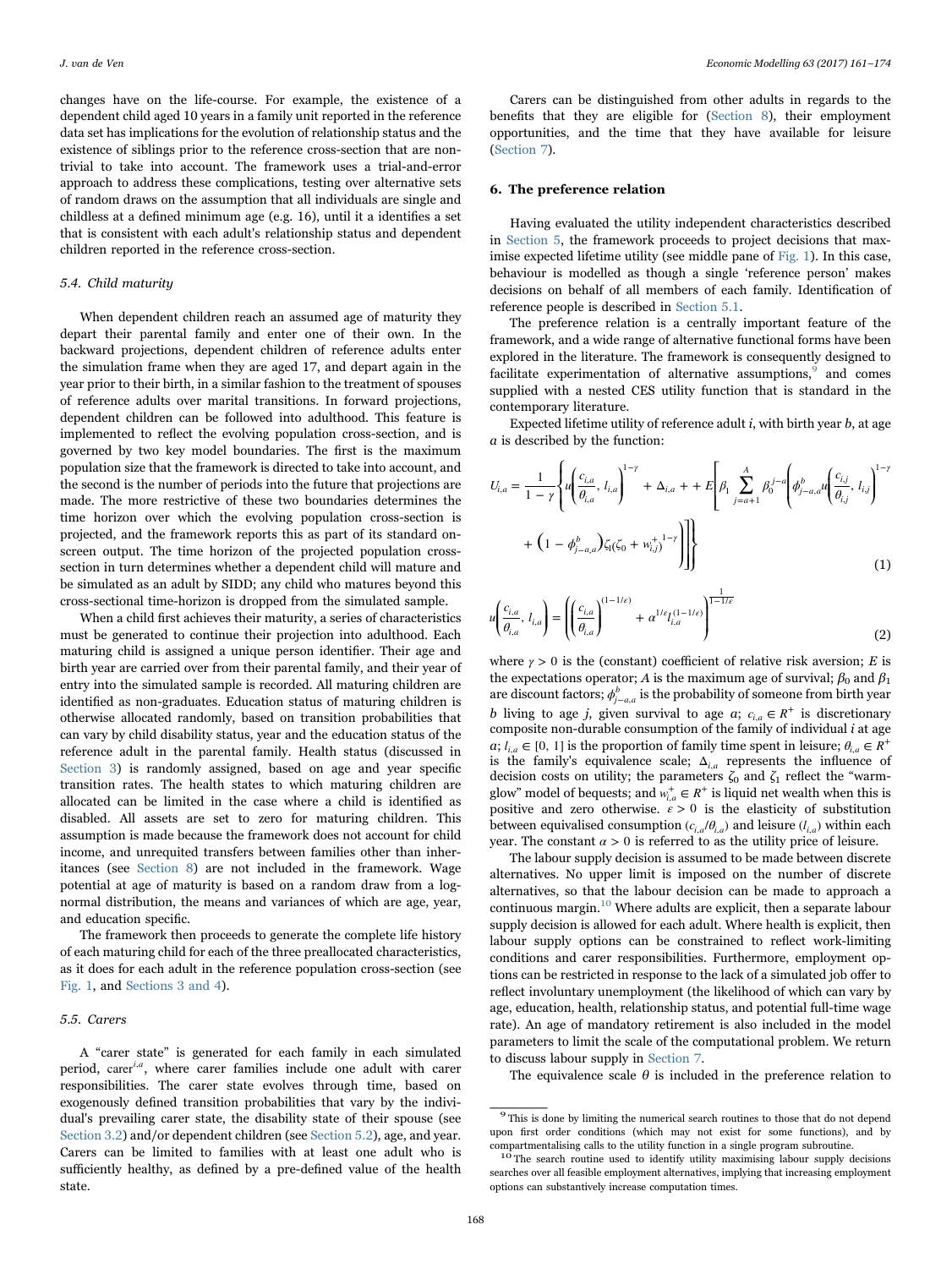reflect the important influence that family size has been found to have on the timing of consumption (e.g. [Fernandez-Villaverde and Krueger,](#page-13-24) [2007\)](#page-13-24). Similarly, decision costs are included in the preference relation to allow the framework to reflect behavioural rigidities that have been cited as important for understanding retirement savings decisions (e.g. [Carroll et al., 2009](#page-13-25)). These costs are accommodated by reducing the value of  $\varDelta$  whenever behaviour deviates from pre-assigned default options in relation to private pensions and tax advantaged savings accounts.

The framework incorporates an allowance for behavioural myopia, through its assumption of quasi-hyperbolic preferences, following [Laibson \(1997\).](#page-13-26) Such preferences are interesting because they are time inconsistent, giving rise to the potential for "conflict between the preferences of different intertemporal selves" [\(Diamond and Köszegi,](#page-13-27) [2003,](#page-13-27) p. 1840). Furthermore, the framework assumes that all discount parameters are the same for all individuals, and are time invariant. It also assumes that families are aware of any time inconsistency that their preferences display, a condition sometimes referred to as 'sophisticated myopia'. These assumptions rule out a number of interesting behavioural phenomena, including the capacity to reflect systematic population heterogeneity with respect to temporal biases (e.g. [Gustman and Steinmeier, 2005\)](#page-13-28), and procrastination (e.g. [O'Donoghue and Rabin, 1999](#page-13-29)). Such effects could be accommodated without a qualitative increase in computational burden. Nevertheless, they are omitted here because the limited empirical analysis that we have conducted has failed to reveal important behavioural margins that such effects would help to explain. This is one principal research thread that we hope to pursue in the future.

The warm-glow model of bequests simplifies the utility maximisation problem, relative to alternatives that have been considered in the literature.<sup>11</sup> [Including a bequest motive in the framework raises the](#page-8-2) natural counter-party question of who receives the legacies that are left. We return to this issue in [Section 8.](#page-8-1)

#### <span id="page-8-0"></span>7. Labour income dynamics

<span id="page-8-3"></span>Labour income dynamics are primarily based upon 'potential fulltime labour income', h, modelled at the family level:

$$
log\left(\frac{h_{i,a}}{m_{i,a}}\right) = \psi_{i,a-1} log\left(\frac{h_{i,a-1}}{m_{i,a-1}}\right) + \kappa_{i,a-1} \frac{(1 - l_{i,a-1})}{(1 - l_{f})} + \omega_{i,a-1}
$$
  
+  $\omega_{i,a-1}$  (3a)  

$$
m_{i,a} = m(n_{i,a}, ed_{i,a}, a, b)
$$

$$
\psi_{i,a} = \psi(n_{i,a})
$$
  
\n
$$
\kappa_{i,a} = \kappa(n_{i,a}, a)
$$
  
\n
$$
\omega_{i,a} \sim N(0, \sigma_o^2(n_{i,a}, ed_{i,a}))
$$
\n(3b)

where the parameters *m*(. ) account for wage growth, which in turn depend on relationship status  $n_{i,a}$ , education  $ed_{i,a}$ , age  $a$ , and birth year b.  $\psi$ (.) accounts for time persistence in earnings,  $\kappa$ (.) is the return to another period of experience,  $(1 - l_f)$  is the leisure cost of full-time employment by all adult family members, and  $\omega_{i,a}$  is an identically and independently distributed family specific disturbance term. The variance  $\sigma_{\omega}^2$  is defined as a function of relationship and education status. The only exception to Eq. [\(3a\)](#page-8-3) is when a reference adult changes their education status (see [Section 4\)](#page-5-1). In this case, a new random draw is taken from a log-normal distribution, the mean and variance of which are specific to the family's age, birth year, relationship, and education.

Eq. [\(3a\)](#page-8-3) is a parsimonious wage specification that has been explored at length in the literature (e.g. [Sefton and van de Ven,](#page-13-30) [2004\)](#page-13-30). The inclusion of an experience effect  $\kappa$  in the wage specification is what makes  $h$  dependent on utility maximising decisions. It also

invalidates two-stage budgeting. Nevertheless, we have found this to be a useful feature in capturing rates of employment observed early in life, when labour income tends to be relatively low. The inclusion of an experience effect also ensures that any characteristic which does not feature explicitly in equation [\(3\)](#page-8-3), but does influence employment decisions – such as health status, as described in [Section 3](#page-4-0) – will also affect the evolution of potential full-time labour income.

The employment income projected for a family in any year,  $g_{i,a}$ , depends upon the family's potential full-time labour income,  $h$ , and a series of adjustment factors that vary depending upon labour supply, previous access of pension wealth, education, and health. Each considered labour alternative is associated with a unique wage factor, which increases in labour participation, and is indexed to one when all adult family members are full-time employed. A separate factor allows labour income to respond systematically to past decisions to access pension wealth, which might reflect pre-conditions concerning contractual arrangements associated with pension access. Additional wage factors are used to reflect the existence of job offers, the wage premia associated with sub-tertiary levels of education, and the effects on wages of poor health.

#### <span id="page-8-1"></span>8. The budget constraint

Eq. [\(1\)](#page-7-4) is maximised, subject to an age specific credit constraint imposed on liquid net wealth,  $w_{i,a} \geq D_a$  for the family of reference adult  $i$  at age  $a$ .<sup>12</sup> [In context of income uncertainty, and a preference relation](#page-8-4) where marginal utility approaches infinity as consumption tends toward zero, rational individuals will never choose to take on debt equal to or greater than the discounted present value of the minimum potential future income stream that they face (however unlikely that stream might be). This rule is used to define  $D_a$ , subject to the additional constraint that all debts be repaid by age  $a_D \le A$ .<sup>[13](#page-8-5)</sup> Intertemporal variation of  $w_{i,a}$  is, in most periods, described by the simple accounting identity:

<span id="page-8-6"></span>
$$
w_{i,a} = w_{i,a-1} + \tau_{i,a-1} + ur_{i,a-1}^h - c_{i,a-1} - ndc_{i,a}^x + k_{i,a-1} + B_{i,a-1}
$$
 (4)

where  $\tau$  denotes disposable income,  $ur^h$  is un-realised returns to owner-occupied housing, c is discretionary non-durable composite consumption,  $ndc^x$  is non-discretionary expenditure on category x, k represents net investment flows with tax advantaged savings accounts, and  $B_{i,a-1}$  is the value of bequests received.

Non-discretionary costs are accommodated to reflect the possibility that some minimum expenditure is required to obtain the necessities of life (sometimes referred to as "committed expenditure" ). Non-discretionary costs are disaggregated into child care, housing (rent and mortgage interest), health, and 'other' categories of expenditure to facilitate simulation of welfare benefits that make explicit reference to any one of these categories. Simulated child care costs,  $ndc^c$ , are described as a function of the number and age of dependent children, and of the employment status of the least employed adult family member. Non-discretionary health costs,  $ndc^h$ , can either be set equal to the value of dedicated welfare benefits generated in respect of recognised health conditions, or to the value of exogenously supplied model parameters. Non-discretionary housing expenditure is comprised of rent and mortgage payments,  $ndc^{hg} = rent + mort$ , and is described in [Section 8.2](#page-9-0). 'Other' non-discretionary expenditure,  $ndc^o$ , is defined in terms of equivalised (non-housing/non-child care/nonhealth) consumption, and can vary by age and year.

The only potential departures from Eq. [\(4\)](#page-8-6) occur when a family is identified as accessing pension wealth, or when a reference adult is identified as getting married or incurring a marital dissolution.

<span id="page-8-4"></span><sup>&</sup>lt;sup>12</sup> Note that  $w_{i,a}^+$  referred to above is related to  $w_{i,a}$ , with  $w_{i,a}^+ = 0$  if  $w_{i,a} < 0$ , and  $w_{i,a}^+ = w_{i,a}$  otherwise.<br><sup>13</sup> The lower bound  $D_{\alpha}$  is assumed to be the same for all households, as this helps to

<span id="page-8-5"></span>simplify the numerical search routines.

<span id="page-8-2"></span><sup>&</sup>lt;sup>11</sup> See, for example, [Andreoni \(1989\)](#page-13-31) for details regarding the warm-glow model.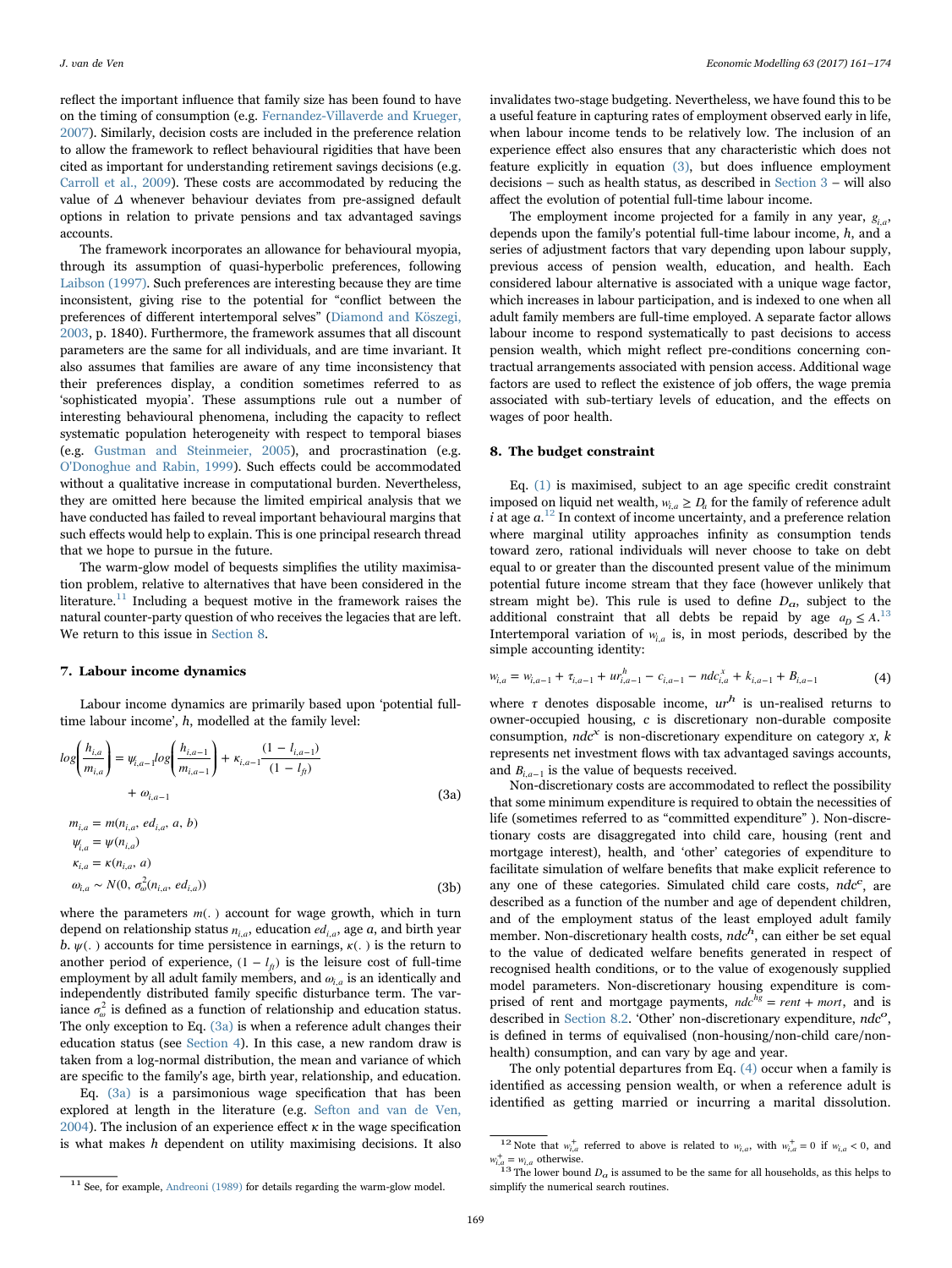Wealth effects at the time a family accesses its pension wealth are discussed in [Section 11.](#page-10-0) In relation to marital transitions, backward projections assume that spouses are identical clones (see [Section 5.1](#page-5-3) for discussion), so that wealth is halved in context of a dissolution and doubled in context of a formation. In forward projections, spouses are identified from within the simulated sample. A marriage between two simulated singles consequently results in the liquid net wealth of each being combined in the common family unit. A divorce is assumed to see liquid net wealth split evenly between each divorcee, whereas widowhood sees all liquid net wealth bequeathed to the surviving spouse.

The methods used to simulate transfer policy and to project returns to liquid net wealth are now described, before addressing complications introduced when wealth is projected backward through time.

#### 8.1. Simulated transfer policy

As the framework has been designed to undertake public policy analysis, particular care was taken concerning formulation of the module that simulates the effects of taxes and benefits. The framework allows the measures of income accruing to each adult family member to be accounted for separately, so that it can reflect taxation of individual incomes applied in many countries. The tax function assumed for the framework is represented by:

$$
\tau_{i,a} = \tau \begin{pmatrix} b, a, n_{i,a}, n_{i,a}^c, health_{i,a}^i, health_{i,a}^c, care_{i,a}^j, \\ l_{i,a}^j, g_{i,a}^j, hh_{i,a}, mh_{i,a}, w_{i,a}^h, rent_{i,a}, mort_{i,a}, \\ rn_{i,a}^h, w_{i,a}^{mhj}, r_{i,a}^{nh}w_{i,a}^{hhj}, pc_{i,a}^{ci}, pc_{i,a}^{ncj}, py_{i,a}^j, \\ k_{i,a}^{TA}, w_{i,a}^{TA}, r_{i}^{TA}w_{i,a}^{TA}, ndc_{i,a}^{ch}, \eta_{b,a} \end{pmatrix}
$$
(5)

which depends on the birth year of the reference adult b; age of the reference adult,  $a$ ; number of adults (relationship status),  $n_{i}$ ; number and age of all dependent children, represented by the vector  $n_{i,a}^c$ ; health status of each adult  $j$  in the family,  $\mathit{health}_{i,a}$ ; health status of each child,  $\mathit{health}_{i, a}^c$ ; carer status of each adult,  $\mathit{care}_{i, a}^j$ ; labour supply of each adult,  $l_{i,a}^j$ ; the labour income of each adult,  $g_{i,a}^j$ ; indicator variables for homeowners,  $hh_{i,a}$ , and mortgage holders,  $mh_{i,a}$ ; the net owner-occupied housing wealth held by the family,  $w_{i,a}^h$ ; the rent paid by non-homeowners, *rent<sub>i</sub>*<sub>a</sub>; the mortgage interest paid by mortgage holders, *mort<sub>ia</sub>*; the realised returns to (gross) housing wealth,  $rr^h$ ; the non-housing net liquid wealth held by each adult in the family,  $w_{i,a}^{nh,j}$ ; the investment return on liquid net wealth of each adult in the family,  $r_{i,a}^{nh}w_{i,a}^{nh,j}$  (which may be negative); the concessional and non-concessional pension contributions made by each adult in the family,  $\mathit{pc}_{i, a}^{(n)c,j}$ ; the (retirement) pension income received by each adult in the family,  $p_{y_{i,a}}^{y'}$ ; net contributions to tax advantaged savings accounts made during the prevailing year,  $k_{i,a}^{TA}$  (which may be negative); the wealth held in tax advantaged savings accounts by the family,  $w_{i,a}^{TA}$ ; the income earned on savings in tax advantaged accounts,  $r_t^{TA} w_{i,a}^{TA}$ ; non-discretionary child care costs,  $ndc_{i,a}^c$ ; non-discretionary health costs  $ndc_{i,a}^h$ ; and a tax residual,  $\eta_{b,a}$ . The tax residual is designed to correct for differences between simulated and sample moments of disposable income, representing measurement error and (observable) departures between simulated tax and benefits policy and transfer policy as it was applied. All other inputs to the tax function are described in other sections of this paper.

Calculating taxes with respect to wealth held at the beginning of a period (as it is here) implies that disposable income is made independent of consumption in the same period. This is advantageous when consumption is a choice variable, as it implies that the numerical routines that search for utility maximising values of consumption do not need to evaluate disposable income for each consumption alternative that is tested.

#### <span id="page-9-0"></span>8.2. Dis-aggregating liquid net wealth

Liquid net wealth includes all assets other than those that are otherwise explicitly represented in the framework. This composite asset is divided into three sub-categories by the framework: net wealth held in owner occupied housing  $w_{i,a}^h \in [0, \infty)$ ; non-housing risky assets  $w_{i,a}^r \in [0, \infty)$  $w_{i,a}^r \in [0, \infty);$  and non-housing safe assets  $w_{i,a}^s \in [D, \infty);$  $w_{i,a} = w_{i,a}^h + w_{i,a}^s + w_{i,a}^r$ .

Given a measure of liquid net wealth, the framework begins by distinguishing housing from non-housing wealth  $(w^{nh} = w^s + w^r)$ . Although formal modelling of housing investment decisions is analytically feasible, it is also computationally burdensome.<sup>14</sup> [Computational feasibility](#page-9-1) of the framework is maintained by using reduced form equations to identify home owners (*hh*) and mortgage holders (*mh*), to project the value of net housing wealth  $(w<sup>h</sup>)$  and mortgage debt  $(md<sup>h</sup>)$ , and to distinguish realised return on gross housing equity  $(rr^h)$  from unrealised returns  $(nr^h)$ . Assumed interest rates are assumed to evaluate mortgage interest costs for mortgage holders (*mort*), and rental costs for non-home owners (rent) are based on simulated year, family size, and potential full-time labour income (*h*).

The portfolio allocation decision is represented in the framework as a choice concerning the proportion of non-housing liquid net wealth invested in risky assets during each year,  $\rho_{i,q} \in [0, 1]$ , and is only possible if non-housing liquid net wealth is positive. The division of non-housing liquid net wealth into safe and risky assets affects only the effective rate of return,  $r_{i,a}^{nh} = \rho_{i,a} r_i^r + (1 - \rho_{i,a}) r_{i,a}^s$ , where  $r_t^r$  is the return to risky assets, and  $r^s$  the return to safe assets/debt. The rate of return to risky assets  $\ln(r'_t) \sim N\left(\mu_t - \frac{\sigma_r^2}{2}, \sigma_r^2\right)$  is assumed to be the same for all families at any point in time,  $t$ . The interest rate on safe liquid assets is assumed to depend upon whether  $w_{i,a}^s = (1 - \rho_{i,a})w_{i,a}^{nh}$  indicates net investment assets, or net debts. Where  $w_{i,a}^s$  is (weakly) positive, then  $r^s$  takes the value  $r^I$ . When  $w_{i,a}^s$  is (strictly) negative then,  $r^s$  is designed to vary from  $r_l^D$  at low measures of debt to  $r_u^D$  when debt exceeds the value of working full time for one period  $(g<sup>f</sup>)$ :

$$
r^{s} = \begin{cases} r^{l} & \text{if } w^{s} \ge 0\\ r_{l}^{D} + (r_{u}^{D} - r_{l}^{D}) \min\left\{\frac{-w^{s}}{g^{n}}, 1\right\}, r_{l}^{D} < r_{u}^{D} \text{ if } w^{s} < 0 \end{cases} \tag{6}
$$

Specifying  $r_l^D < r_u^D$  reflects a so-called 'soft' credit constraint in which interest charges increase with loan size. The model parameters  $r^l$ ,  $r_l^D$ , and  $r_u^D$  take fixed values when solving for utility maximising decisions, and are allowed to vary when simulating the intertemporal evolution of a population.

#### 8.3. Backward projections and simulated inheritances

Two special complications are addressed by the framework when projecting liquid net wealth backward through time. The first is to ensure that decisions (especially consumption) projected for year *t* − 1 are consistent with the characteristics (especially liquid net wealth) in year *t* − 1, given the characteristics prevailing in year t. That is, if you suppose that consumption in year  $t - 1$  was some value  $\hat{c}$ , then given liquid net wealth in period  $t$  we can use Eq.  $(4)$  to project back what liquid net wealth must have been in period  $t - 1$ , which might be  $\hat{w}$ . But the solution to the utility maximisation problem, given wealth  $\hat{w}$ , will imply a value of consumption at time  $t - 1$ , which might be  $\bar{c}$ . A simple search routine is used by the framework to ensure that  $\bar{c} = \hat{c}$  in backward projections.

The second problem addressed by the model when projecting liquid net wealth backward through time concerns the assumed history of random events. As an individual ages, their assets portfolio will

<span id="page-9-1"></span><sup>&</sup>lt;sup>14</sup> See, [Aydilek \(2013\)](#page-13-32) for a dynamic programming model of housing investment; [Creedy et al. \(2015\)](#page-13-33) explore policy experiments using a stylised two period representative agent model of savings and housing.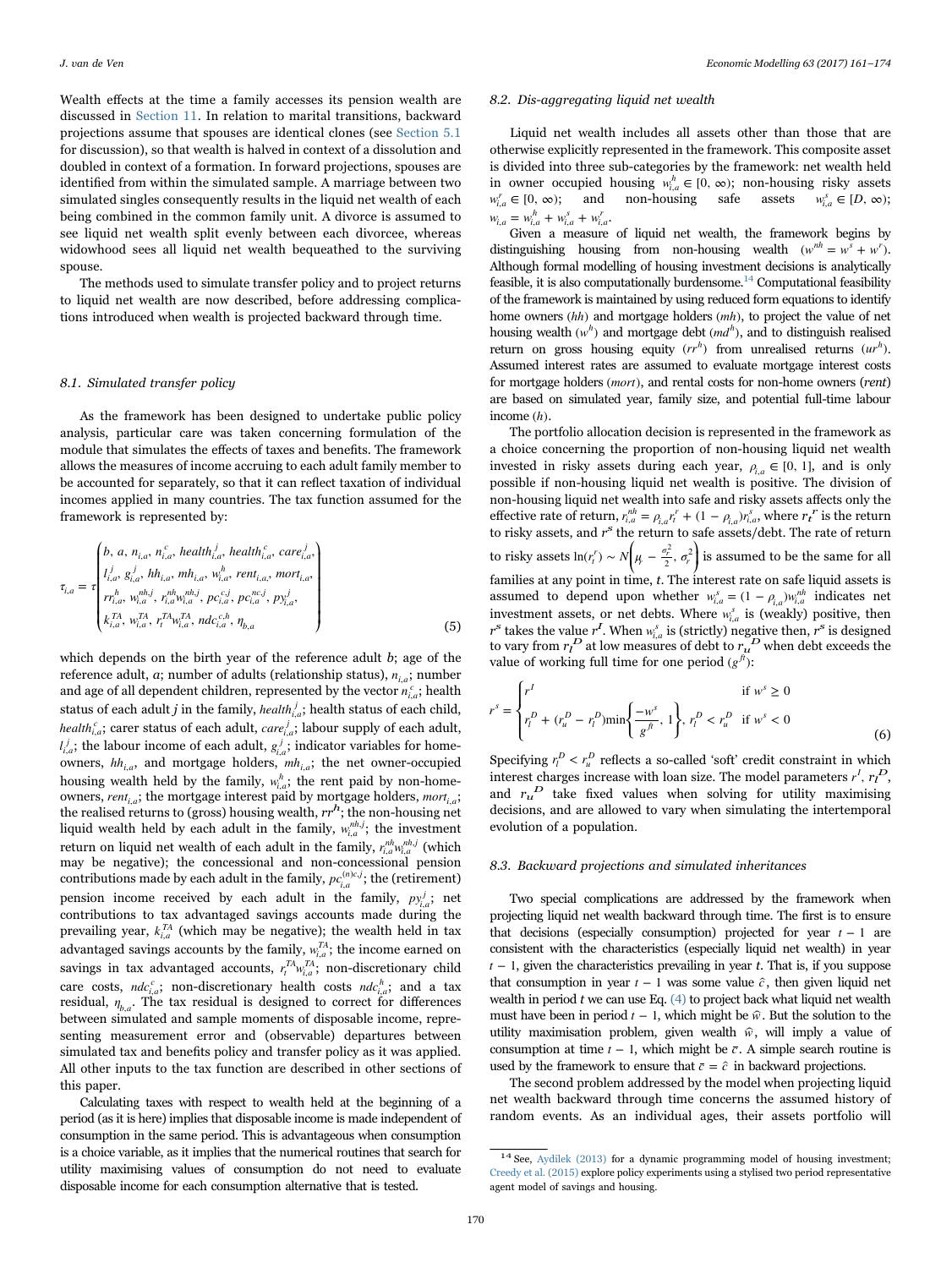generally evolve in response to their accumulated life-history, responding to positive and negative shocks to a wide range of factors including labour market success, investment returns, health, relationship status, and so on. An individual who is in the top wealth decile at a given age is consequently likely to have experienced more favourable forms of variation during their lifetime than an otherwise similar individual in the bottom decile. Failure to accommodate this feature can result in unrealistic projections for wealth backward through time. For example, in cases where an individual is associated with insufficiently favourable variation in backward projections to reflect the assets they hold in the simulation reference period, the backward projections will indicate unrealistically high wealth holdings early in the adult lifetime.

The framework uses receipt of 'inheritances' as a tool in the backward projections for ensuring that random events that individuals are assumed to be subject to during their lives are consistent with the measure of liquid net wealth observed in the reference cross-section. Receipt of inheritances is only modelled in backward projections by the framework. The framework uses a search routine to allocate inheritances received so that the liquid net wealth of each adult in the reference cross-section falls below a threshold value at the beginning of their simulated lifetimes.

Implicit in the specification of preferences described by Eq. [\(1\)](#page-7-4) is the assumption that inheritances may be left at the time of death of each adult. By definition, no reference adult described by the crosssectional data from which model projections are made can have died prior to the year for which the cross-sectional data were observed. Hence, inheritances can only be left in periods projected forward through time. Where inheritances exist in forward projections, then these are assumed to be received by the surviving spouse, if one exists. Otherwise, inheritances are assumed to exit the frame of the simulation.

#### 9. Tax advantaged savings accounts

Tax advantaged savings accounts in the framework are a hybrid retirement savings vehicle with three key features, based upon Individual Savings Accounts (ISAs) available in the UK. First, investment income and capital gains within a tax advantaged account are tax free, both at the time earned and upon withdrawal. Secondly, annual contributions are subject to upper limits. And thirdly, no time limit is imposed on when accumulated funds can be withdrawn. The first of these elements encourages contributions into the scheme, the second discourages withdrawals, while the third relaxes the liquidity disincentives associated with traditional pension schemes.

Each family is assumed to be able to contribute to a single tax advantaged account. Annual contributions to the tax advantaged account are made out of post-tax income, and are subject to a perperiod cap that doubles where the family is comprised of an adult couple. Although a distinction currently exists in the UK between socalled 'cash' and 'stocks-and-shares' ISAs, the framework is adapted to consider only one of these types at a time. At the start of each period, all wealth held in an tax advantaged account is assumed to accrue the same rate of return,  $r_t^{TA}$ , which can be specified as uncertain. Uncertain returns to a tax advantaged account are assumed to be perfectly correlated with the returns to the risky liquid asset  $(r_t^r)$  in [Section 8.2\)](#page-9-0). In most periods, wealth held in a tax advantaged account,  $w^{TA}$ , is assumed to vary intertemporally as described by the equation:

<span id="page-10-1"></span>
$$
w_{i,a}^{TA} = r_{t-1}^{TA} w_{i,a-1}^{TA} + k_{i,a}^{TA}
$$
  

$$
ln(r_t^{TA}) \sim N \left(\mu_{TA} - \frac{\sigma_{TA}^2}{2}, \sigma_{TA}^2\right)
$$
  

$$
corr(r_t^{TA}, r_t^r) = 1
$$
 (7)

where  $k_{i,a}^{TA}$  denotes net contributions into the scheme (negative when there are net out-flows), and *corr*(. ) denotes the correlation coefficient. The only departure from Eq.  $(7)$  is when the relationship status of a reference adult is identified as changing, in which case associated fluctuations in tax advantaged accounts are modelled in the same fashion as described for liquid net wealth (see [Section 8](#page-8-1)).

As noted in [Section 6](#page-7-5), the preference relation assumed for analysis also allows for the possibility that contributions to tax advantaged accounts are influenced by decision costs,  $\Delta_{i,a}^{TA}$ . In this case, utility is assumed to decline discontinuously when the first contribution to a family's tax advantaged account is made.

#### 10. Contributory state pensions

The contributory state pension in the framework is a flat-rate benefit, based upon the UK basic State Pension, rights to which are accrued through accreditation in respect of contributions during the working lifetime. The framework tracks the number of years,  $y_{i,a}^{CSP}$ , for which each family,  $i$ , at age  $a$ , has been accredited with contributions, up to the maximum defined by the number of years required for a full contributory state pension for each adult family member. Accreditation for contributions is derived if the earnings of an adult exceed a minimum threshold, and can also be allowed for in respect of child care (non-employment during peak child-rearing ages), or involuntary unemployment (periods in which a low-wage offer is received – see [Section 6\)](#page-7-5). In most years prior to state pension age, the number of years of accreditation for contributions is defined by:

<span id="page-10-2"></span>
$$
y_{i,a}^{CSP} = y_{i,a-1}^{CSP} + k_{i,a-1}^{CSP}
$$
 (8)

where  $k_{i,a-1}^{CSP}$  are the additional contributions accredited to family *i* at age  $a - 1$ . The only exception to equation [\(8\)](#page-10-2) is when the relationship status of a reference adult is identified as changing, in which case associated fluctuations in state pension rights are modelled in a similar fashion as described for liquid net wealth (see [Section 8](#page-8-1)).

Each family is assumed to draw its contributory state pension from state pension age,  $a^{SPA}$ , which is permitted to vary between birth cohorts, and this public transfer is added to pension income for tax purposes. The value of the state pension payable to each family depends upon the contributions history of the family, the value of the full state pension assumed for the reference year, a growth rate applied until the time when the reference adult of the family attains state pension age, and another growth rate applied from state pension age. Two values of the full contributory state pension are taken into consideration; one for single adults, and another for adult couples. The framework assumes that each family is paid the greater of the single allowance, paid in respect of the number of complete contribution histories accrued by all adult family members, and the couple allowance, paid in respect of a single adult's contribution history for couples. The framework does not track each adult's contribution history separately, but instead assumes that all contribution years accrue to the reference adult up to the number of years required for a full contributory state pension, and to the spouse (if one exists) thereafter.

#### <span id="page-10-0"></span>11. Private pensions

The description of private pensions in the framework is designed to capture the broad features of the contemporary UK pensions environment, which is conspicuously diverse viewed from an international perspective. The model distinguishes between Occupational Pensions (OP) that are conceptually run by companies on behalf of their employees, and up to five Personal Pension schemes (PP) that individuals provide for themselves. These schemes can differ from one another concerning the terms of pension contributions, and returns to pension wealth.

All private pensions are modelled at the family level, and are Defined Contribution in the sense that every family is assigned an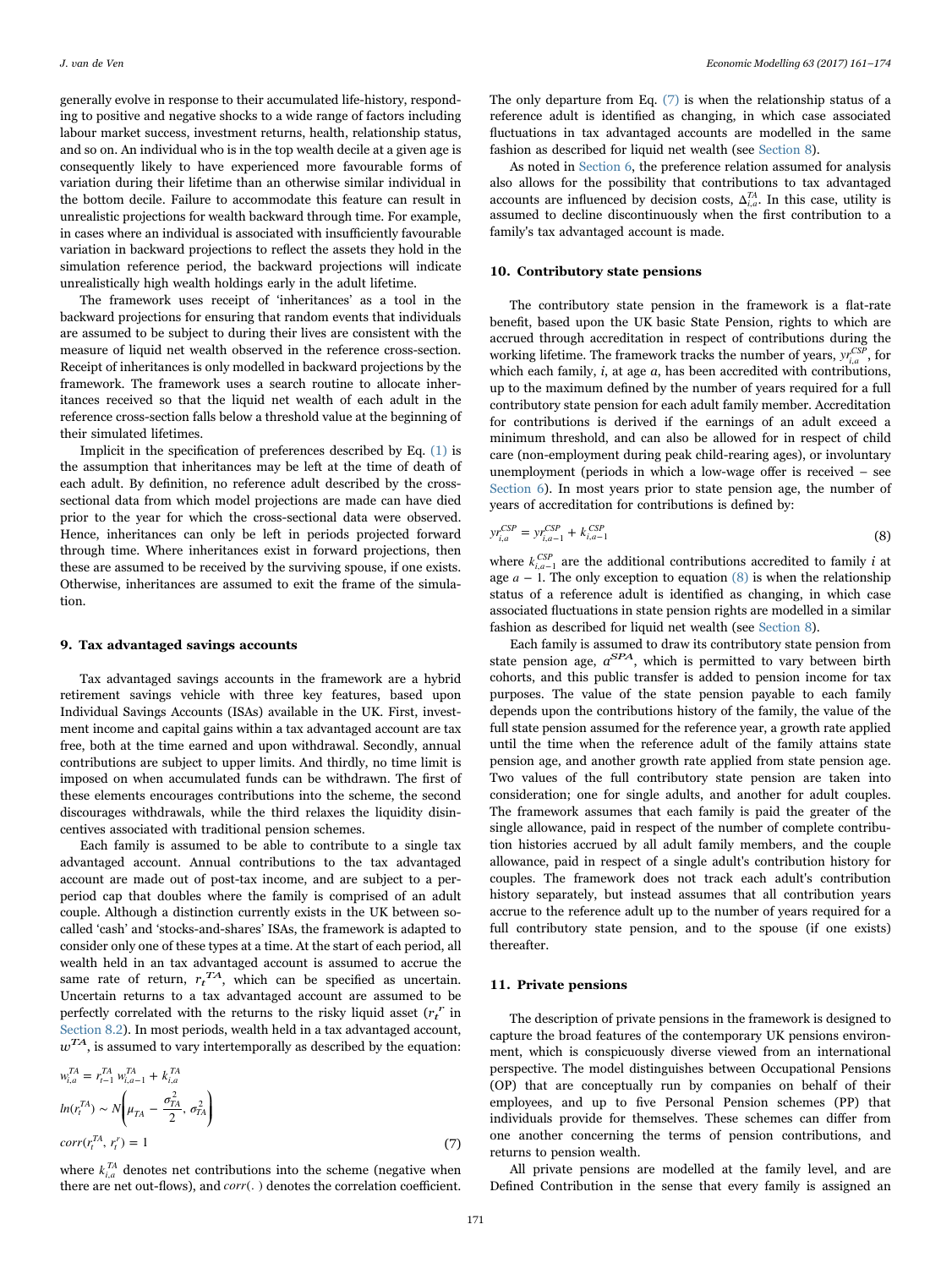account into which their respective pension contributions are (notionally) deposited. Where OP and PPs are run in parallel, then any family with a labour income in excess of a lower bound is assumed to participate in the OP, while any family in which the highest adult earner has a labour income within an income band can be given the option to participate in a PP. The income thresholds used to manage eligibility to private pensions can (but do not have to) overlap. Where multiple PPs are accommodated in the framework, then each family is considered to be eligible for a single PP in each simulated period, where the evolution of pension eligibility is determined by an auto-regressive random process.

#### 11.1. Private pension contributions

Contributions to private pensions are defined as rates of employment income (implying that they are limited to families that work), and are distinguished by whether they are made by the employer or the employee. Employer contributions are assumed to be exempt from taxation, and labour income is reported net of these contributions. Employee contributions can be subject to taxation, and labour income is reported gross of these contributions.

Contributions to an OP are simulated exogenously in the framework. The framework assumes that any family that has not previously accessed its pension wealth, and which has labour income in the prevailing period in excess of a lower threshold, will contribute to the OP. The employee contribution rate to the OP,  $\pi_{ee}^{OP}$ , and employer contributions rate,  $\pi_{er}^{OP}$ , are defined as fixed proportions of family labour income. Hence, for any family that contributes to an OP in a given period, the value of the contribution is defined as:  $pc_{i,a}^{OP} = (\pi_{ee}^{OP} + \pi_{er}^{OP})g_{i,a}.$ 

Each PP scheme, *p*, has a single employer contribution rate,  $\pi_{er}^{PP,p}$ , and a (minimum) employee contribution rate,  $\pi_{ee,0}^{PP,p}$ , which apply to labour income within an income band defined by upper and lower bounds. Contributions to a PP can either be imposed, or be simulated to maximise expected lifetime utility. Where multiple PPs are considered, then utility maximising pension contribution decisions are limited to whether or not to contribute (the extensive margin). Where only one PP is considered for analysis, then the family can choose both whether to make fresh contributions to their eligible scheme, and how much to contribute (the intensive margin) in excess of the imposed minimum,  $\pi_{ee,i,a}^{PP,p} \geq \pi_{ee,0}^{PP,p}$ .

When contributions to a PP maximise utility, then it is also possible to allow for the influence of assumed 'default options', which can vary between alternative PP schemes. This is achieved by allowing for 'decision costs' that discontinuously reduce welfare when a family decision departs from the pre-assigned default (represented by  $\Delta$  in Eq. [\(1\)](#page-7-4)). Defaults may be considered over both contribution rates and/or participation alternatives. Defaults concerning participation are defined when a family first becomes eligible to a given scheme (i.e. autoenrolment or active opt-in), and thereafter track a family's pension decision in the preceding period.

#### 11.1.1. Pension contribution caps

Aggregate private pension contributions (from both OPs and PPs) can be subject to three separate caps. Two of these caps are year specific, can be altered over three age intervals, and can be administered at either the individual or family level. The first of these periodspecific caps defines the upper limit on pension contributions that are eligible for tax relief. Employer contributions are accommodated first within this cap, after which private contributions are included. Private pension contributions that can be accommodated within this first cap are referred to in the framework as *concessional contributions*,  $pc^c$ . Any contribution in excess of the first cap can also be subject to a second cap defining the maximum contributions that are permissable each simulated period. Any employer contributions not accommodated within the concessional contributions cap are preferentially accommo-

dated within the second cap. If employer contributions are in excess of the sum of these two period-specific caps, then the excess of employer contributions is considered to be returned to the employer and no private contributions are permitted. Any private contribution accommodated within the second cap is recognised as a non-concessional  $contribution, pc<sup>nc</sup>$ . The third cap on pensions is an upper bound on the maximum size of the private pension pot; any contribution made that would result in this third cap being breached is assumed to be taxed at the rate of 100%. The first two of the caps defined above can be allowed to vary through time, at year specific rates within a closed and bounded period, and at fixed rates beyond this period. The upper bound on the size of the pension pot is assumed to remain fixed in real terms through time.

#### 11.2. Evolution of private pension rights during accrual

Where multiple PP schemes are considered for analysis, balances of PP wealth are assumed to be perfectly portable between schemes, and each family is assumed to hold all of their personal pension wealth in the scheme for which they are eligible at the given point in time. The same basic rules are used to project through time wealth held in occupational and personal pensions,  $p = \{OP, PP\}$ . Until the year in which a family accesses its pension wealth, returns to private pension savings attract a rate of return that can be defined as uncertain. When returns are assumed to be uncertain, then they are perfectly correlated with the returns to the risky liquid asset  $(r_t^r$  in [Section 8.2\)](#page-9-0). Hence, accrued pension rights do not hedge against uncertainty in the liquid asset portfolio. Intertemporal accrual of private pension wealth,  $w^P$ , is described by Eq. [\(9\)](#page-11-1):

<span id="page-11-1"></span>
$$
w_{i,a}^p = max\left\{0, min\big[w^{p,max}, r_{t-1}^p w_{i,a-1}^p + pc_{i,a}^p\big]\right\}
$$
  

$$
ln(r_t^p) \sim N\left(\mu_p - \frac{\sigma_p^2}{2}, \sigma_p^2\right)
$$
  

$$
corr(r_t^p, r_t^r) = 1
$$
 (9)

where p distinguishes OP, and each of the PP schemes considered for analysis,  $w^{p,\text{max}}$  defines the maximum size of a (PP or OP) pension pot, and *corr*(. ) is the correlation coefficient. The returns accruing to alternative PP schemes can be allowed to vary to reflect, for example, differences in assumed management charges. Eq. [\(9\)\)](#page-11-1) holds in all periods prior to pension receipt except following relationship transitions, in which case associated fluctuations in pension rights are modelled in a similar fashion as described for liquid net wealth.

#### <span id="page-11-0"></span>11.3. Accessing pension wealth and retirement

The age at which pension dispersals are first accessed,  $a^P$ , can be either imposed or simulated to maximise expected lifetime utility. If both OP and PP schemes are modelled, then rights to both pensions are assumed to be accessed at the same time. At the time that pension wealth is accessed, a fixed fraction of accrued pension wealth (that may differ between occupational and personal pensions) is received as a lump-sum cash payment, and the remainder converted into an annuity. The framework can be used to simulate either fixed term or life annuities. Annuity rates for life annuities are calculated to reflect birth cohort-specific survival probabilities in the framework, subject to assumed rates of investment returns, real growth, and transaction costs levied at time of purchase. The tax treatment of both the lumpsum and pension annuity can also be specified.

When the timing of pension dispersals maximises lifetime utility, then the decision can be made subject to minimum thresholds on age and annuity income. Furthermore, limits can be imposed on a family's pension contributions and employment opportunities following pension take-up. Employment opportunities can be subject to both hard limits (on the ability to find employment following pension take-up),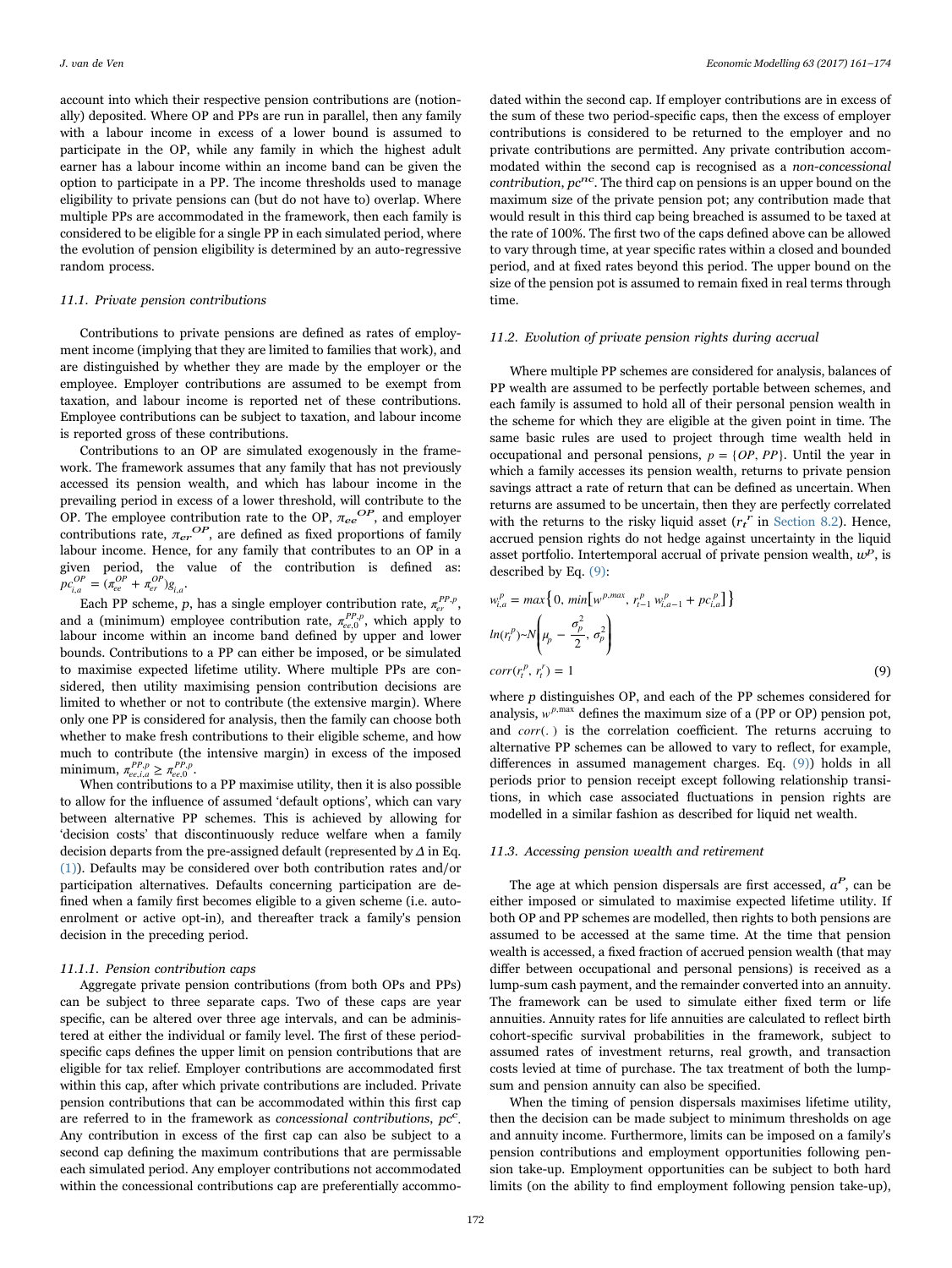and soft limits (in the form of wage penalties imposed on pensioner families, discussed in [Section 7\)](#page-8-0).

#### 11.4. Simulating pensions backward through time

Simulating pensions backward through time shares many similarities with the simulation of liquid net wealth described in [Section 8.](#page-8-1) The principal innovations associated with the simulation of pensions concern the treatment of the timing of pension access when this is endogenous. Consider, for example, the case where the framework is projecting backward through time the circumstances of a family that is identified as having started to draw down their pension wealth in some period prior to the reference cross-section. The framework must then identify when the family first started to access its pension wealth. Ensuring incentive compatibility of backward simulations is complicated in this context by the existence of multiple ages at which pension access will be optimal, given the assumption that pension income was not taken up at some preceding age. SIDD includes an optimised search routine to address this complication, which tests over the full range of feasible alternatives (given circumstances described by the reference data-set).

#### 12. International migration

As discussed in [Section 2.1](#page-1-4), international migratory flows are the last subject that the framework addresses before it proceeds to consider a prospective simulation year. These flows are included to permit the framework to reflect the evolving population cross-section. As the review by [O'Donoghue et al. \(2010\)](#page-13-34) makes clear, there are a wide range of alternative approaches used to simulate the effects of migration in the microsimulation literature. Key modelling decisions include whether to model net migration or immigration and emigration separately, the variables that describe the likelihood of emigration, the approach taken to generate the characteristics of immigrants, and whether to accommodate re-entry of emigrants. These decisions depend upon the reasons for the respective model's development, and the data that are available for parameterisation.

Migration has been accommodated in SIDD to meet two key objectives. First, the framework should be capable of reflecting official projections for the age distribution of the population through time. Secondly, the framework should reflect the bearing that contemporary trends concerning migration would have on the distribution of income if they were to continue into the projected future. Although the first of these two objectives could be achieved by modelling net migration only, this approach would complicate achieving the second objective. SIDD is consequently designed to accommodate explicitly both immigration and emigration in each simulated period.

There are two principal approaches for generating the characteristics of recent immigrants in a microsimulation context (e.g. [Duleep](#page-13-35) [and Dowhan, 2008](#page-13-35)). The 'regression' based approach involves estimating a system of equations describing all of the characteristics of interest, and uses these equations to generate characteristics for new immigrants. Valid implementation of this approach is, however, exceptionally challenging in any context where more than a few characteristics are involved, as is the case in the current context. SIDD consequently generates the characteristics of new immigrants using the alternative approach, by 'cloning' families from 'donors' drawn from targeted population subgroups. This means that the approaches taken to simulate immigrants and emigrants share close similarities with one-another.

The model parameters include the total numbers of immigrants and emigrants to be assumed for each prospective year. The parameters also include the proportions of immigrants and emigrants to assume within a set of mutually exclusive and exhaustive population subgroups. These subgroups are defined with respect to age, education, marital status, and dependent children. Subgroups are further distin-

guished by disposable income quintiles for immigrants, and by past migrant status for emigrants. These model parameters permit evaluation of target numbers of immigrants and emigrants who fall into each considered population subgroup in each simulated year. The framework divides the domestic population simulated for each year into the same subgroups distinguished for migrants, and randomly selects members from these subgroups as either emigrants, or to be cloned as new immigrants, to match migrant targets. Variables are generated that report the age of immigration,  $a^{im}$ , and emigration,  $a^{em}$ , for each simulated adult. It is also possible to distinguish between up to two source regions (in addition to natives) for migrant flows, region, so that the framework is capable of reflecting, for example, differences between migrants by whether their country of origin was the host country, the EU, or some other country.

### <span id="page-12-0"></span>13. Conclusions

This paper describes the Simulator of Individual Dynamic Decisions (SIDD), a framework designed to facilitate the development of structural dynamic microsimulation models. SIDD is fundamentally designed to explore the distributional implications of public policy alternatives through time. There has been a proliferation of models of this sort during the last few decades, supported by improvements in computing power, analytical methods, and data availability. These advances have also motivated release of a number of generic software tools to aid model development, including LIAM(2), GENESIS, and JAS-mine. The innovation of SIDD, relative to these existing generic software packages, is that it comes pre-programmed with the functionality required to simulate an evolving population cross-section, where savings and employment decisions are projected based on the life-cycle framework.

SIDD is designed to simulate the evolving circumstances of adults in a representative population cross-section forward and backward through time, and to project the evolving population cross-section forward through time. The framework is designed to allow for differences between adults regarding their year of birth, age, relationship status, number and age of dependent children, student status, education status, health status, carer status, migration status, employment status, labour income, savings in tax advantaged accounts, private pension eligibility, private pension wealth, timing of access to private pension wealth, state pension rights, family wealth not otherwise defined, and time of death. Decisions that can be simulated based on the life-cycle framework include (non-durable) discretionary consumption, labour supply, investments in risky assets, investments in tax advantaged savings accounts, private pension contributions, and the timing of access to pension wealth. Uncertainty can be taken into account with respect to prospective labour market opportunities, investment returns, education status, relationship status, dependent children, health status, and time of death. Particular care has been taken to allow the framework to reflect a detailed description of tax and benefits policy.

As alluded to above, SIDD is designed specifically to facilitate development of models for analysing the distributional implications of policy alternatives through time in contexts where behavioural responses are considered important. This is likely to be true wherever policy is explicitly designed to affect behaviour, in which case a model based on SIDD can help to both quantify anticipated responses and improve understanding of the incentives underling policy alternatives. The behavioural focus of SIDD is also increasingly important, the further into the future analytical interest extends, due to the effects that policy can have on individual circumstances, which may feed through to the decisions people make.

Furthermore, the fact that SIDD embeds a life-cycle structure within a realistic policy context makes it a useful test-bed for empirical evaluation of alternative behavioural assumptions. There remains extensive debate concerning the features that a preference relation